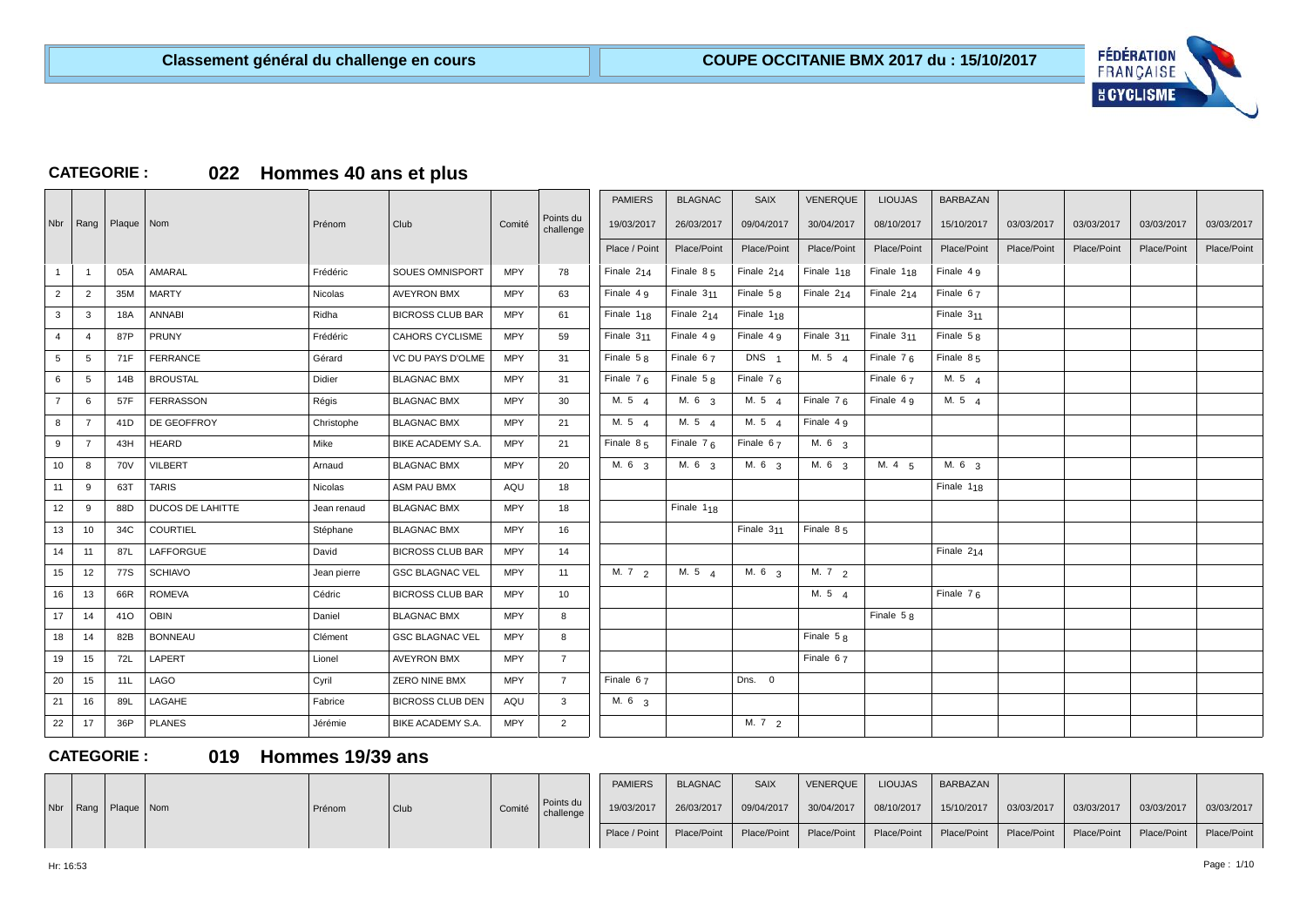|                |                |              |                   |           |                         |            |                        | <b>PAMIERS</b>    | <b>BLAGNAC</b>         | <b>SAIX</b>            | <b>VENERQUE</b> | <b>LIOUJAS</b>  | BARBAZAN               |             |             |             |             |
|----------------|----------------|--------------|-------------------|-----------|-------------------------|------------|------------------------|-------------------|------------------------|------------------------|-----------------|-----------------|------------------------|-------------|-------------|-------------|-------------|
| Nbr   Rang     |                | Plaque   Nom |                   | Prénom    | Club                    | Comité     | Points du<br>challenge | 19/03/2017        | 26/03/2017             | 09/04/2017             | 30/04/2017      | 08/10/2017      | 15/10/2017             | 03/03/2017  | 03/03/2017  | 03/03/2017  | 03/03/2017  |
|                |                |              |                   |           |                         |            |                        | Place / Point     | Place/Point            | Place/Point            | Place/Point     | Place/Point     | Place/Point            | Place/Point | Place/Point | Place/Point | Place/Point |
| $\mathbf{1}$   | $\overline{1}$ | 40L          | LAPERT            | Kévin     | <b>AVEYRON BMX</b>      | <b>MPY</b> | 88                     | Finale $2_{14}$   | Finale 1 <sub>22</sub> | Finale $218$           | Finale $4g$     | Finale $2_{14}$ | Finale $311$           |             |             |             |             |
| $\overline{2}$ | $\overline{2}$ | 71F          | <b>FANOHORA</b>   | Teddy     | <b>BCC CAMPSAS</b>      | <b>MPY</b> | 58                     | Finale $1_{18}$   | Dns. 0                 | Finale 1 <sub>22</sub> |                 | Finale $1_{18}$ |                        |             |             |             |             |
| 3              | $\mathbf{3}$   | 110          | <b>OUCHENE</b>    | Alexis    | <b>GSC BLAGNAC VEL</b>  | <b>MPY</b> | 52                     | Finale $76$       | Finale 6 <sub>11</sub> | $1/2$ 8 $5$            | Finale $1_{18}$ | Finale $67$     | Finale $85$            |             |             |             |             |
| $\overline{4}$ | $\overline{4}$ | 86S          | SANER             | Lucas     | <b>BLAGNAC BMX</b>      | <b>MPY</b> | 46                     | Finale $4g$       | Finale $218$           | $1/2$ 5 $8$            | Finale $311$    |                 |                        |             |             |             |             |
| 5              | 5              | 16B          | <b>BROUSTAL</b>   | Adrien    | <b>BLAGNAC BMX</b>      | <b>MPY</b> | 41                     | Finale $58$       | Finale $413$           | Finale $611$           |                 |                 | Finale $4g$            |             |             |             |             |
| 6              | 5              | 18B          | <b>BROUSTAL</b>   | Gabriel   | <b>BLAGNAC BMX</b>      | <b>MPY</b> | 41                     | Finale 311        |                        | Finale $315$           |                 | Finale 4 9      | Finale $76$            |             |             |             |             |
| $\overline{7}$ | 6              | 90M          | <b>MARTIAL</b>    | Quentin   | <b>BLAGNAC BMX</b>      | <b>MPY</b> | 34                     | Finale 67         | $1/2$ 5 $8$            |                        | Finale $58$     | M. 5 4          | Finale 67              |             |             |             |             |
| 8              | $\overline{7}$ | 85A          | AUBARET           | Guillaume | <b>BCC CAMPSAS</b>      | <b>MPY</b> | 31                     | M. 6 3            | $1/2$ 5 $8$            | $1/2$ 7 6              | Finale $76$     | Finale $76$     | M. 72                  |             |             |             |             |
| 9              | 8              | 63R          | <b>RIVAULT</b>    | lan       | <b>BLAGNAC BMX</b>      | <b>MPY</b> | 30                     | M. 5 4            | Finale 512             | $1/2$ 7 6              |                 |                 | Finale $58$            |             |             |             |             |
| 10             | 9              | 41D          | <b>DUCASSE</b>    | Axel      | <b>BICROSS CLUB BAR</b> | <b>MPY</b> | 27                     |                   |                        | Finale 8 9             |                 |                 | Finale 1 <sub>18</sub> |             |             |             |             |
| 11             | 9              | 45Q          | QUINTANA          | Damien    | <b>BLAGNAC BMX</b>      | <b>MPY</b> | 27                     |                   | Finale $315$           | Finale 512             |                 |                 |                        |             |             |             |             |
| 12             | 10             | 104          | <b>ELIE</b>       | Stéphane  | <b>BLAGNAC BMX</b>      | <b>MPY</b> | 25                     |                   |                        |                        |                 | Finale $311$    | Finale $2_{14}$        |             |             |             |             |
| 13             | 11             | 27C          | <b>CLARET</b>     | Léo       | <b>BLAGNAC BMX</b>      | <b>MPY</b> | 23                     | M. $7\frac{2}{2}$ | $1/2$ 6 $7$            |                        | Finale $2_{14}$ |                 |                        |             |             |             |             |
| 14             | 12             | 48F          | <b>FERRASSON</b>  | Nicolas   | <b>BLAGNAC BMX</b>      | <b>MPY</b> | 22                     | M. $5\frac{4}{4}$ | Finale $710$           | $1/2$ 5 $8$            |                 |                 |                        |             |             |             |             |
| 15             | 13             | 33S          | <b>SINHLIVONG</b> | Nicolas   | <b>GSC BLAGNAC VEL</b>  | <b>MPY</b> | 20                     | M. 6 <sub>3</sub> | $1/2$ 6 $7$            | $1/2$ 8 $5$            | Finale $85$     |                 |                        |             |             |             |             |
| 16             | 14             | 36M          | <b>MACAIRE</b>    | Cédric    | ZERO NINE BMX           | <b>MPY</b> | 16                     | M. $7\frac{2}{2}$ | M. 6 <sub>3</sub>      | $1/2$ 6 $7$            | M. $5\quad 4$   |                 |                        |             |             |             |             |
| 17             | 15             | 01J          | <b>JOULIN</b>     | Remi      | UV ANGERIENNE B         | POC        | 13                     |                   |                        | Finale $413$           |                 | Dns. 0          |                        |             |             |             |             |
| 18             | 16             | 80N          | <b>NUNES</b>      | Luis      | VC DU PAYS D'OLME       | <b>MPY</b> | 12                     |                   | M. 54                  | M. 5 $4$               | M. 54           |                 |                        |             |             |             |             |
| 19             | 17             | 119          | MORENO CANO       | Alfredo   | XL-BMX                  | <b>ESP</b> | 10                     |                   |                        | Finale $710$           |                 |                 |                        |             |             |             |             |
| 20             | 18             | 95R          | <b>REILHAN</b>    | Gaetan    | LA BICYCLETTE CEV       | LAR        | 9                      |                   | Finale 8 9             |                        |                 |                 |                        |             |             |             |             |
| 21             | 19             | 38D          | <b>DARMON</b>     | Théo      | <b>BCC CAMPSAS</b>      | <b>MPY</b> | 8                      |                   |                        |                        |                 | Finale $58$     | Dns. 0                 |             |             |             |             |
| 22             | 20             | 76G          | <b>GABACH</b>     | Stéphane  | <b>GSC BLAGNAC VEL</b>  | <b>MPY</b> | $\overline{7}$         |                   |                        |                        | Finale 67       |                 |                        |             |             |             |             |
| 23             | 20             | 68           | GONZALEZ          | Albert    | XL-BMX                  | <b>ESP</b> | $\overline{7}$         |                   |                        | $1/2$ 6 $7$            |                 |                 |                        |             |             |             |             |
| 24             | 21             | 69P          | <b>PINEL</b>      | Landry    | <b>BLAGNAC BMX</b>      | <b>MPY</b> | 5                      | Finale 85         |                        |                        |                 |                 |                        |             |             |             |             |
| 25             | 22             | 17M          | <b>MAINTENAT</b>  | Alain     | <b>BLAGNAC BMX</b>      | <b>MPY</b> | $\overline{4}$         |                   |                        |                        |                 |                 | M. 5 $4$               |             |             |             |             |
| 26             | 22             | 117          | <b>MARQUEZ</b>    | José      | XL-BMX                  | <b>ESP</b> | $\overline{4}$         |                   |                        |                        |                 |                 | M. 5 $4$               |             |             |             |             |
| 27             | 22             | 69G          | <b>GROS</b>       | Sébastien | <b>CAHORS CYCLISME</b>  | <b>MPY</b> | $\overline{4}$         |                   | Dns. 0                 | M. 54                  |                 |                 |                        |             |             |             |             |
| 28             | 22             | 11T          | <b>TOLU</b>       | Max       | CAHORS CYCLISME         | <b>MPY</b> | $\overline{4}$         |                   |                        | M. $5\quad 4$          |                 |                 |                        |             |             |             |             |
| 29             | 22             | 18B          | <b>BOUSQUET</b>   | Gaston    | <b>BLAGNAC BMX</b>      | <b>MPY</b> | $\overline{4}$         |                   | M. $5\quad 4$          |                        |                 |                 |                        |             |             |             |             |
| 30             | 23             | 99           | <b>GONDA</b>      | Mickaël   | <b>STADE MONTOIS BM</b> | AQU        | 3                      |                   |                        |                        |                 |                 | M. 6 <sub>3</sub>      |             |             |             |             |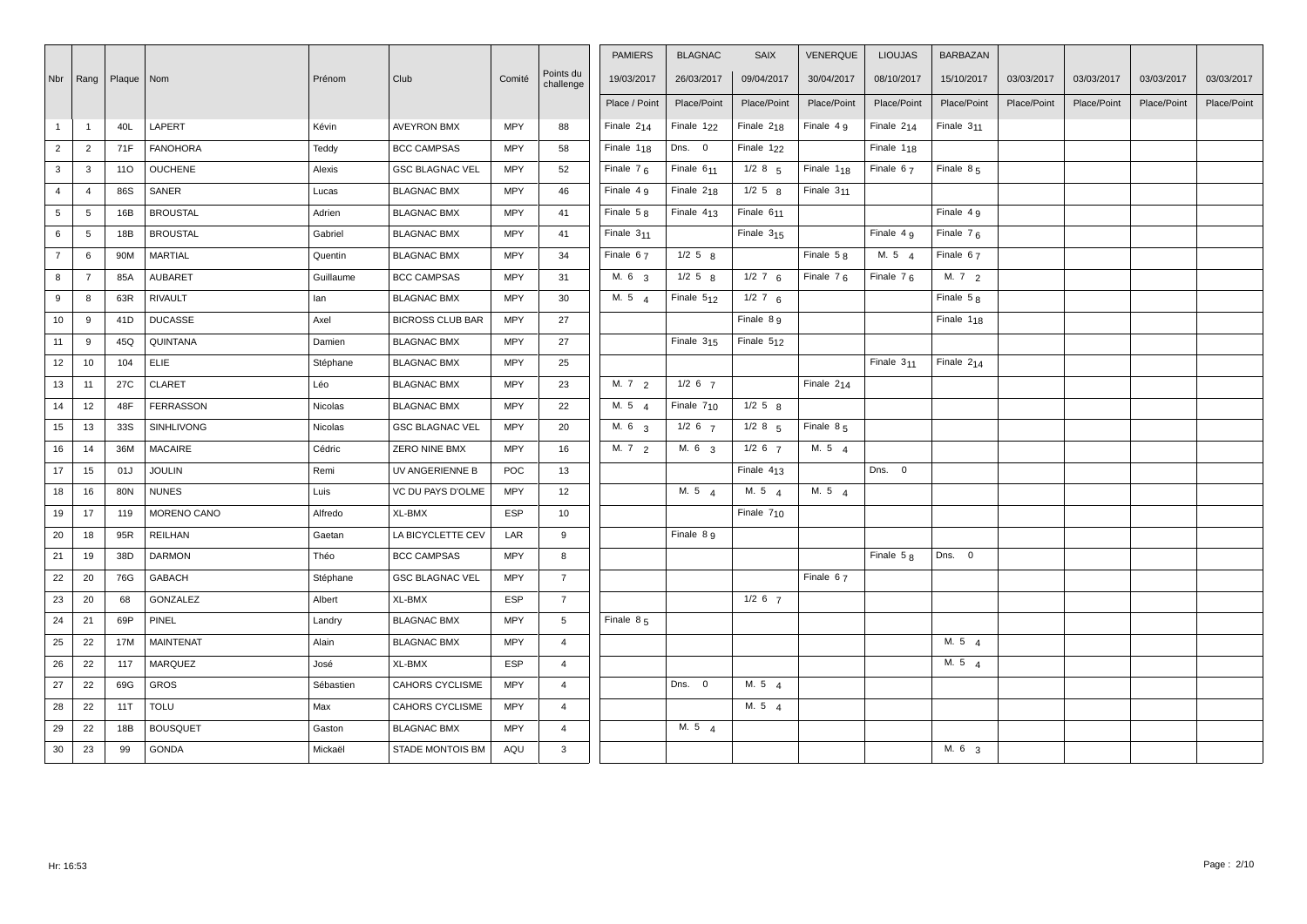## **CATEGORIE : 017 Junior**

|                |                |              |                   |           |                          |            |                        | <b>PAMIERS</b>    | <b>BLAGNAC</b>         | <b>SAIX</b>            | <b>VENERQUE</b>   | <b>LIOUJAS</b>  | <b>BARBAZAN</b>        |             |             |             |             |
|----------------|----------------|--------------|-------------------|-----------|--------------------------|------------|------------------------|-------------------|------------------------|------------------------|-------------------|-----------------|------------------------|-------------|-------------|-------------|-------------|
| Nbr            | Rang           | Plaque   Nom |                   | Prénom    | Club                     | Comité     | Points du<br>challenge | 19/03/2017        | 26/03/2017             | 09/04/2017             | 30/04/2017        | 08/10/2017      | 15/10/2017             | 03/03/2017  | 03/03/2017  | 03/03/2017  | 03/03/2017  |
|                |                |              |                   |           |                          |            |                        | Place / Point     | Place/Point            | Place/Point            | Place/Point       | Place/Point     | Place/Point            | Place/Point | Place/Point | Place/Point | Place/Point |
| $\mathbf{1}$   | $\overline{1}$ | 64S          | <b>SIORAT</b>     | Loïc      | BIKE ACADEMY S.A.        | <b>MPY</b> | 98                     | Finale $1_{18}$   | Finale $1_{18}$        | Finale $122$           | Finale $1_{18}$   | Finale $311$    | Finale $311$           |             |             |             |             |
|                |                |              |                   |           |                          |            |                        |                   |                        |                        |                   |                 |                        |             |             |             |             |
| $\overline{2}$ | $\overline{2}$ | 61B          | <b>BONED</b>      | Thomas    | BIKE ACADEMY S.A.        | MPY        | 77                     | Finale $311$      | Finale $85$            | Finale $315$           | Finale $2_{14}$   | Finale $1_{18}$ | Finale $2_{14}$        |             |             |             |             |
| $\mathbf{3}$   | 3              | 82M          | <b>MANCIEU</b>    | Axel      | <b>BCC CAMPSAS</b>       | <b>MPY</b> | 58                     | Finale $76$       | Finale $2_{14}$        | Finale 6 <sub>11</sub> | M. 5 $4$          | Finale $2_{14}$ | Finale $4g$            |             |             |             |             |
| $\overline{4}$ | $\overline{4}$ | 29S          | <b>SEMGHOUNI</b>  | Maxime    | <b>BIKE ACADEMY S.A.</b> | <b>MPY</b> | 51                     | M. 54             | Finale $4g$            | Finale $413$           | Finale $58$       | Finale $4g$     | Finale $58$            |             |             |             |             |
| $5^{\circ}$    | 5              | 02C          | <b>CROUAIL</b>    | Maxence   | BIKE ACADEMY S.A.        | <b>MPY</b> | 46                     | Finale $67$       | Finale $58$            | Finale 8 9             | Finale $67$       | Finale $58$     | Finale $67$            |             |             |             |             |
| 6              | 6              | 46B          | <b>BISSON</b>     | Quentin   | BIKE ACADEMY S.A.        | <b>MPY</b> | 36                     |                   | Finale 3 <sub>11</sub> | $1/2$ 5 $R$            | Finale $85$       | Finale $76$     | Finale $76$            |             |             |             |             |
| $\overline{7}$ | $\overline{7}$ | 78B          | <b>BARRITAULT</b> | Louis     | <b>BICROSS CLUB BAR</b>  | MPY        | 35                     | Finale $85$       |                        | Finale $512$           |                   |                 | Finale 1 <sub>18</sub> |             |             |             |             |
| 8              | 8              | 08A          | AMARAL            | Alexis    | SOUES OMNISPORT          | <b>MPY</b> | 33                     | Finale $5R$       | Finale $76$            | Finale $7_{10}$        | Finale $4g$       |                 |                        |             |             |             |             |
| 9              | 9              | 38D          | <b>DUCASSE</b>    | Damien    | <b>BICROSS CLUB BAR</b>  | <b>MPY</b> | 32                     | Finale 214        |                        | Finale 218             |                   |                 |                        |             |             |             |             |
| 10             | 10             | 10M          | <b>MERIC</b>      | Maxime    | BIKE ACADEMY S.A.        | <b>MPY</b> | 25                     | M. 6 3            | M.54                   | $1/2$ 6 $7$            | M. 5 4            | M. 6 3          | M. 5 4                 |             |             |             |             |
| 11             | 11             | 43D          | <b>DACHEUX</b>    | Maxime    | <b>GSC BLAGNAC VEL</b>   | <b>MPY</b> | 20                     | M. 5 4            | Finale 67              | M. 6 3                 | Finale $76$       |                 |                        |             |             |             |             |
| 12             | 12             | 10G          | <b>GIROLA</b>     | Lukas     | ZERO NINE BMX            | <b>MPY</b> | 19                     | M. 72             | M.54                   | M. 5 4                 | M. 72             | M. 54           | M. 6 3                 |             |             |             |             |
| 13             | 12             | 58B          | <b>BOUDET</b>     | Thomas    | SOUES OMNISPORT          | <b>MPY</b> | 19                     |                   |                        | $1/2$ 5 $8$            | Finale $311$      |                 |                        |             |             |             |             |
| 14             | 13             | 38P          | <b>PAYARES</b>    | Audran    | VELO CLUB MELGO          | LAR        | 16                     | Finale 4 g        |                        |                        |                   | Finale 67       |                        |             |             |             |             |
| 15             | 14             | 98A          | ARNAUNE           | Alexandre | <b>BICROSS CLUB BAR</b>  | <b>MPY</b> | 10                     |                   |                        |                        |                   | Finale $85$     | Finale $85$            |             |             |             |             |
| 16             | 15             | 73B          | <b>BOYRIE</b>     | Anthony   | <b>GSC BLAGNAC VEL</b>   | <b>MPY</b> | 9                      | M. 6 <sub>3</sub> | M. 6 <sub>3</sub>      |                        | M. 6 <sub>3</sub> |                 |                        |             |             |             |             |
| 17             | 16             | 07M          | <b>MARCHI</b>     | Enzo      | <b>BLAGNAC BMX</b>       | MPY        | $7^{\circ}$            | M. $7\frac{2}{2}$ | M. 6 <sub>3</sub>      |                        | M. $7\frac{2}{2}$ |                 |                        |             |             |             |             |
| 18             | 16             | 65D          | <b>DEBOVE</b>     | Martin    | BIKE ACADEMY S.A.        | <b>MPY</b> | $\overline{7}$         |                   |                        | $1/2$ 6 $7$            |                   |                 |                        |             |             |             |             |
| 19             | 17             | 26B          | <b>BARON</b>      | Florian   | PAU BMX CLUB AQU         | AQU        | $\overline{4}$         |                   |                        |                        |                   |                 | M. 5 4                 |             |             |             |             |
| 20             | 17             | 31E          | <b>ESPINOSA</b>   | Léo       | ST ETIENNE BMX           | <b>RHA</b> | $\overline{4}$         |                   |                        |                        |                   | M. $5\quad 4$   |                        |             |             |             |             |
| 21             | 17             | 09L          | <b>LIGNON</b>     | Alexandre | <b>BIKE ACADEMY S.A.</b> | <b>MPY</b> | $\overline{4}$         |                   |                        | M. 5 4                 |                   |                 |                        |             |             |             |             |
| 22             | 17             | 61J          | <b>JAUZION</b>    | Benjamin  | BIKE ACADEMY S.A.        | MPY        | $\overline{4}$         |                   |                        | M. $5\quad 4$          |                   |                 |                        |             |             |             |             |
| 23             | 18             | 85D          | <b>DOUMENC</b>    | Clément   | ZERO NINE BMX            | <b>MPY</b> | $\mathbf{3}$           |                   |                        |                        |                   | M. 6 3          |                        |             |             |             |             |
| 24             | 18             | 41C          | COPPEL            | Hugo      | <b>GSC BLAGNAC VEL</b>   | <b>MPY</b> | 3                      |                   |                        |                        | M. 6 3            |                 |                        |             |             |             |             |
| 25             | 18             | 03B          | <b>BONNET</b>     | Anthony   | BIKE ACADEMY S.A.        | <b>MPY</b> | $\mathbf{3}$           |                   |                        | M. 6 <sub>3</sub>      |                   |                 |                        |             |             |             |             |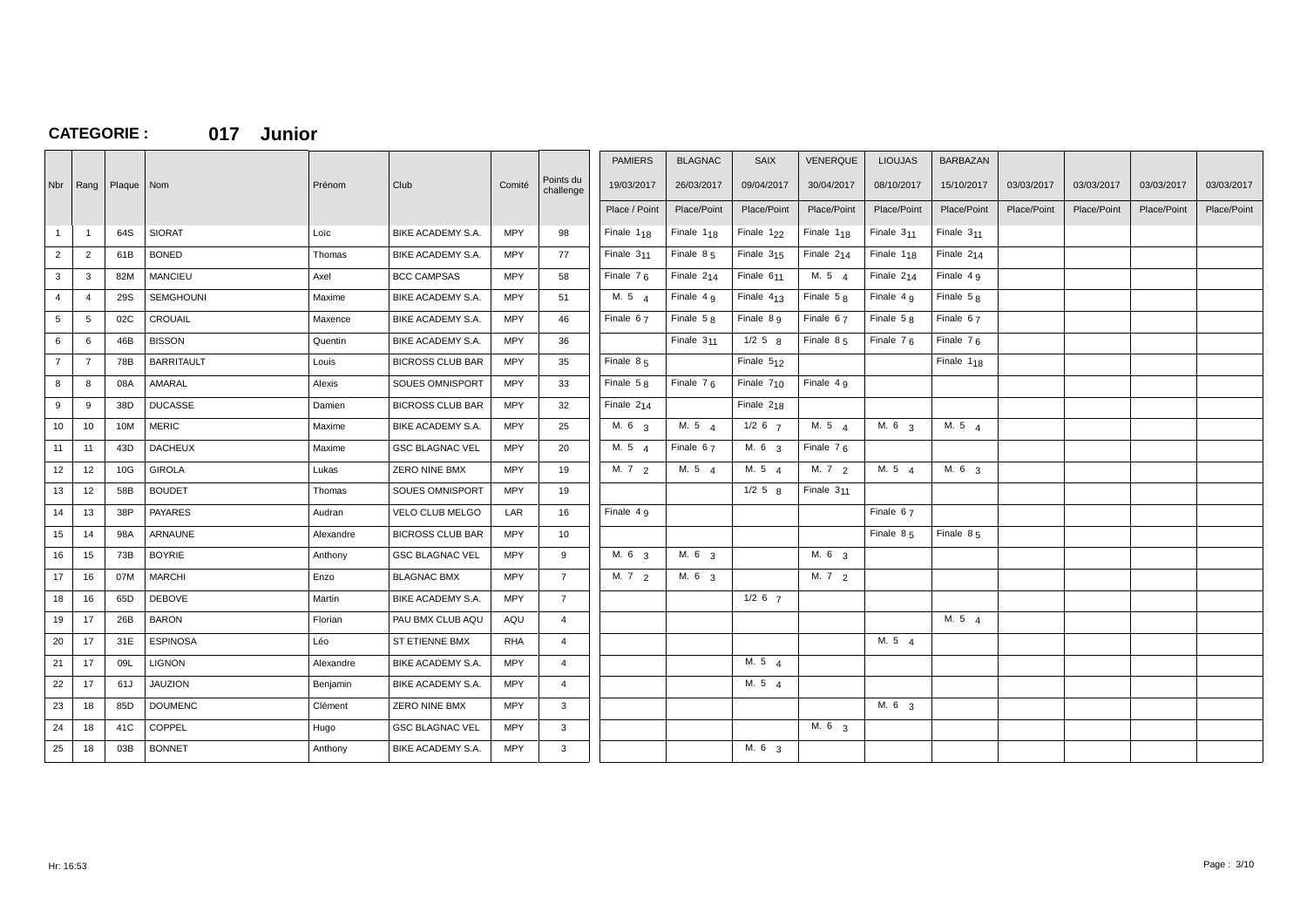## **CATEGORIE : 015 Cadet / Femme17ans et +**

|                 |                |                           |                      |                |                         |            |                        | <b>PAMIERS</b>    | <b>BLAGNAC</b>         | <b>SAIX</b>     | VENERQUE     | <b>LIOUJAS</b>         | <b>BARBAZAN</b>        |             |             |             |             |
|-----------------|----------------|---------------------------|----------------------|----------------|-------------------------|------------|------------------------|-------------------|------------------------|-----------------|--------------|------------------------|------------------------|-------------|-------------|-------------|-------------|
|                 |                | Nbr   Rang   Plaque   Nom |                      | Prénom         | Club                    | Comité     | Points du<br>challenge | 19/03/2017        | 26/03/2017             | 09/04/2017      | 30/04/2017   | 08/10/2017             | 15/10/2017             | 03/03/2017  | 03/03/2017  | 03/03/2017  | 03/03/2017  |
|                 |                |                           |                      |                |                         |            |                        | Place / Point     | Place/Point            | Place/Point     | Place/Point  | Place/Point            | Place/Point            | Place/Point | Place/Point | Place/Point | Place/Point |
| $\mathbf{1}$    | $\overline{1}$ | 42P                       | PERRIN               | Théo           | <b>GSC BLAGNAC VEL</b>  | <b>MPY</b> | 116                    | Finale $2_{18}$   | Finale $122$           | Finale $122$    | Finale $122$ | Finale $2_{14}$        | Finale $218$           |             |             |             |             |
| $\overline{2}$  | $\overline{2}$ | 10F                       | FERRANCE             | Félix          | VC DU PAYS D'OLME       | MPY        | 92                     | Finale $122$      | Finale $413$           | M. 5 $4$        | Finale $413$ | Finale 1 <sub>18</sub> | Finale 1 <sub>22</sub> |             |             |             |             |
| $\mathbf{3}$    | $\mathbf{3}$   | 59V                       | <b>VILBERT</b>       | Lilian         | BIKE ACADEMY S.A.       | <b>MPY</b> | 77                     | Finale $315$      | Finale $315$           | Finale $315$    | Finale 8 g   | Finale $58$            | Finale $315$           |             |             |             |             |
| $\overline{4}$  | $\overline{4}$ | 25R                       | <b>ROUQUET</b>       | Martin         | BIKE ACADEMY S.A.       | <b>MPY</b> | 74                     | Finale $413$      | Finale $512$           | Finale $413$    | Finale $315$ | Finale 4 <sub>9</sub>  | Finale $512$           |             |             |             |             |
| $5\overline{5}$ | 5              | 24L                       | LAPERT               | Evan           | <b>AVEYRON BMX</b>      | <b>MPY</b> | 62                     | Finale $611$      | Finale $218$           | Finale $8g$     |              | Finale $311$           | Finale $413$           |             |             |             |             |
| 6               | 6              | 44S                       | SATGE                | Jean baptiste  | <b>BLAGNAC BMX</b>      | <b>MPY</b> | 55                     | Finale $8g$       | Finale 6 <sub>11</sub> | $1/2$ 6 $7$     | Finale $512$ | Finale $76$            | Finale $710$           |             |             |             |             |
| $\overline{7}$  | $\overline{7}$ | 24M                       | <b>MONNIER</b>       | Louan          | VC DU PAYS D'OLME       | MPY        | 54                     | Finale 512        |                        | Finale 611      | Finale 218   | Finale 67              | $1/2$ 7 6              |             |             |             |             |
| 8               | 8              | 01A                       | ARBERET              | Mathieu        | <b>BICROSS CLUB BAR</b> | MPY        | 43                     | $1/2$ 5 $8$       | $1/2$ 6 $7$            | $1/2$ 5 $8$     | $1/2$ 6 $7$  | Finale $85$            | $1/2$ 5 $8$            |             |             |             |             |
| 9               | 9              | 48S                       | SAIDANI              | Tony           | SOUES OMNISPORT         | <b>MPY</b> | 41                     | $1/2$ 5 $8$       | $1/2$ 5 $8$            | $1/2$ 7 6       | $1/2$ 5 $8$  |                        | Finale 611             |             |             |             |             |
| 10              | 10             | 32G                       | GABER                | Thomas         | <b>BLAGNAC BMX</b>      | <b>MPY</b> | 39                     | Finale $710$      | Finale 8 9             | $1/2$ 8 5       | $1/2$ 6 $7$  | M. 54                  | M. $5\quad 4$          |             |             |             |             |
| 11              | 11             | 58F                       | <b>FRUCTUOSO</b>     | Mathéo         | <b>GSC BLAGNAC VEL</b>  | <b>MPY</b> | 34                     | $1/2$ 6 $7$       | $1/2$ 6 $7$            |                 | $1/2$ 5 $8$  | M. 6 3                 | Finale 8 9             |             |             |             |             |
| 12              | 12             | 67C                       | COLLADELLO           | Sylvain        | SOUES OMNISPORT         | <b>MPY</b> | 33                     | M. 6 3            | M. 5 4                 | $1/2$ 6 $7$     | Finale 611   |                        | $1/2$ 5 $8$            |             |             |             |             |
| 13              | 13             | 71J                       | <b>JEAN</b>          | Thomas         | BIKE ACADEMY S.A.       | <b>MPY</b> | 20                     | M. $7\frac{2}{2}$ | M. 6 <sub>3</sub>      | $1/2$ 8 $5$     | Finale $710$ |                        |                        |             |             |             |             |
| 14              | 13             | 05F                       | <b>FERRASSON</b>     | Ugo            | <b>BLAGNAC BMX</b>      | <b>MPY</b> | 20                     |                   | Finale 7 <sub>10</sub> | Finale $710$    |              |                        |                        |             |             |             |             |
| 15              | 14             | 55R                       | REGONDEAU            | Quentin        | <b>CAVIGNAC BICROSS</b> | AQU        | 18                     |                   |                        | Finale $2_{18}$ |              |                        |                        |             |             |             |             |
| 16              | 15             | 05B                       | <b>BELER</b>         | Florian        | <b>BICROSS CLUB BAR</b> | <b>MPY</b> | 15                     | M. $5\quad 4$     | M. 5 $\Delta$          |                 | Dns. 0       |                        | $1/2$ 6 $7$            |             |             |             |             |
| 17              | 15             | 14D                       | <b>DELHOME</b>       | Antoine        | <b>LOURDES VTT</b>      | <b>MPY</b> | 15                     | $1/2$ 6 $7$       | $1/2$ 5 $8$            |                 |              |                        |                        |             |             |             |             |
| 18              | 16             | $\overline{7}$            | <b>CALVIS GARCIA</b> | Marta          | XL-BMX                  | <b>ESP</b> | 14                     |                   |                        | Finale $2_{14}$ |              |                        |                        |             |             |             |             |
| 19              | 17             | 15I                       | <b>IZAC</b>          | Quentin        | LOURDES VTT             | <b>MPY</b> | 13                     |                   | M. 6 3                 | M. 5 4          |              | M.72                   | M. 5 4                 |             |             |             |             |
| 20              | 18             | 301                       | <b>MASIP AYMA</b>    | Irina          | XL-BMX                  | <b>ESP</b> | 12                     |                   |                        | Finale $58$     |              |                        | M. $5\quad 4$          |             |             |             |             |
| 21              | 18             | 116                       | <b>VANCELLS</b>      | Pere           | XL-BMX                  | <b>ESP</b> | 12                     |                   |                        | Finale $512$    |              |                        |                        |             |             |             |             |
| 22              | 19             | 52B                       | <b>BES</b>           | <b>Bastien</b> | BIKE ACADEMY S.A.       | <b>MPY</b> | 11                     | M. 6 3            | M. 5 4                 | M.54            |              |                        |                        |             |             |             |             |
| 23              | 20             | 84S                       | <b>STAWIKOWSKA</b>   | Lilian         | <b>UVCA TROYES</b>      | CHP        | 10                     |                   |                        |                 |              | M. 5 4                 | $1/2$ 7 6              |             |             |             |             |
| 24              | 20             | 05C                       | <b>CAMPS</b>         | Willow         | ZERO NINE BMX           | <b>MPY</b> | 10                     |                   |                        | $1/2$ 7 6       | M.54         | Dns. 0                 |                        |             |             |             |             |
| 25              | 21             | 17D                       | <b>DUTERTRE</b>      | Clément        | <b>GSC BLAGNAC VEL</b>  | <b>MPY</b> | 9                      | M. 6 <sub>3</sub> | M. $7^{2}$             | M. 54           |              |                        |                        |             |             |             |             |
| 26              | 22             | 46D                       | <b>DUBOT</b>         | Florian        | MEDOC BMX               | AQU        | 8                      |                   |                        | $1/2$ 5 $8$     |              |                        |                        |             |             |             |             |
| 27              | 23             | 15D                       | <b>DELHOMMAYE</b>    | Mathis         | PAU BMX CLUB AQU        | AQU        | $\overline{7}$         |                   |                        |                 |              |                        | $1/2$ 6 $7$            |             |             |             |             |
| 28              | 23             | 90L                       | LE CARDINAL          | Maxime         | <b>BICROSS CLUB BAR</b> | <b>MPY</b> | $\overline{7}$         |                   |                        |                 | M. 54        |                        | M. 6 <sub>3</sub>      |             |             |             |             |
| 29              | 24             | 63T                       | <b>TARIS</b>         | Alexis         | ASM PAU BMX             | AQU        | $5\overline{5}$        |                   |                        |                 |              |                        | $1/2$ 8 $5$            |             |             |             |             |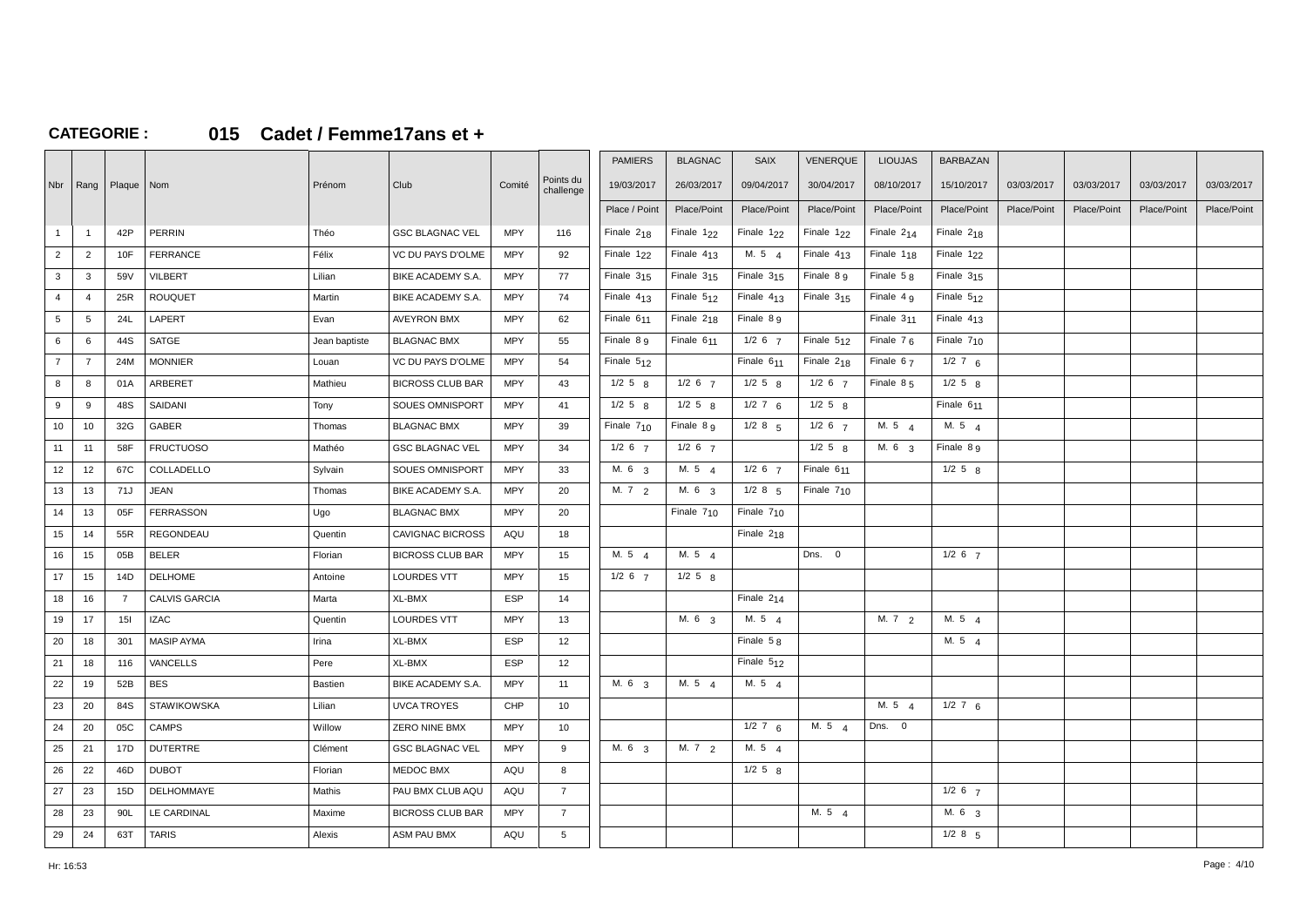|                           |     |                  |         |                         |            |                        | <b>PAMIERS</b> | <b>BLAGNAC</b>    | SAIX        | VENERQUE    | <b>LIOUJAS</b>    | BARBAZAN          |             |             |             |             |
|---------------------------|-----|------------------|---------|-------------------------|------------|------------------------|----------------|-------------------|-------------|-------------|-------------------|-------------------|-------------|-------------|-------------|-------------|
| Nbr   Rang   Plaque   Nom |     |                  | Prénom  | Club                    | Comité     | Points du<br>challenge | 19/03/2017     | 26/03/2017        | 09/04/2017  | 30/04/2017  | 08/10/2017        | 15/10/2017        | 03/03/2017  | 03/03/2017  | 03/03/2017  | 03/03/2017  |
|                           |     |                  |         |                         |            |                        | Place / Point  | Place/Point       | Place/Point | Place/Point | Place/Point       | Place/Point       | Place/Point | Place/Point | Place/Point | Place/Point |
| 30<br>24                  | 45C | <b>CHAUMELLE</b> | Tom     | <b>STADE MONTOIS BM</b> | AQU        | .b                     |                |                   |             |             |                   | $1/2$ 8 $5$       |             |             |             |             |
| 31<br>25                  | 49G | GOMEZ            | Romain  | <b>BLAGNAC BMX</b>      | <b>MPY</b> |                        | M. 5 $\mu$     |                   |             |             |                   |                   |             |             |             |             |
| 25<br>32                  | 47G | <b>GIARDELLA</b> | Clément | VELO CLUB MELGO         | LAR        |                        | M. 5 $\Delta$  |                   |             |             |                   |                   |             |             |             |             |
| 33<br>26                  | 82L | LAMI             | Quentin | <b>BICROSS CLUB BAR</b> | <b>MPY</b> |                        |                |                   |             |             |                   | M. 6 <sub>3</sub> |             |             |             |             |
| 26<br>34                  | 60C | CABIROU          | Marine  | <b>CSO MILLAU</b>       | <b>MPY</b> |                        |                |                   |             |             | M. 6 <sub>3</sub> |                   |             |             |             |             |
| 35<br>26                  | 27H | <b>HUBERT</b>    | Dorian  | <b>BLAGNAC BMX</b>      | <b>MPY</b> |                        |                |                   |             | M. 6 3      |                   |                   |             |             |             |             |
| 26<br>36                  | 83M | <b>MARCIANO</b>  | Pablo   | LA BICYCLETTE CEV       | LAR        | 5.                     |                | M. 6 <sub>3</sub> |             |             |                   |                   |             |             |             |             |

**CATEGORIE : 013 Minime / Cadette**

|                |                |                 |                     |          |                         |            |                        | <b>PAMIERS</b>         | <b>BLAGNAC</b>    | <b>SAIX</b>       | VENERQUE               | <b>LIOUJAS</b>         | <b>BARBAZAN</b>   |             |             |             |             |
|----------------|----------------|-----------------|---------------------|----------|-------------------------|------------|------------------------|------------------------|-------------------|-------------------|------------------------|------------------------|-------------------|-------------|-------------|-------------|-------------|
| Nbr            | Rang           | Plaque   Nom    |                     | Prénom   | Club                    | Comité     | Points du<br>challenge | 19/03/2017             | 26/03/2017        | 09/04/2017        | 30/04/2017             | 08/10/2017             | 15/10/2017        | 03/03/2017  | 03/03/2017  | 03/03/2017  | 03/03/2017  |
|                |                |                 |                     |          |                         |            |                        | Place / Point          | Place/Point       | Place/Point       | Place/Point            | Place/Point            | Place/Point       | Place/Point | Place/Point | Place/Point | Place/Point |
|                | $\mathbf{1}$   | 12L             | LOTTI               | Matteo   | <b>ZERO NINE BMX</b>    | <b>MPY</b> | 118                    | Finale $126$           | Finale $813$      | Finale 222        | Finale $126$           | Finale $512$           | Finale 319        |             |             |             |             |
| $\overline{2}$ | $\overline{2}$ | 92S             | <b>SIORAT</b>       | Louan    | BIKE ACADEMY S.A.       | <b>MPY</b> | 97                     | Finale 6 <sub>15</sub> | Finale 222        | Finale $615$      | Finale 222             | $1/2$ 5 $8$            | Finale 615        |             |             |             |             |
| 3              | 3              | 50F             | FERRANCE            | Noah     | VC DU PAYS D'OLME       | <b>MPY</b> | 74                     | Finale 222             | Finale 714        | $1/2$ 8 $9$       | $1/2$ 8 9              | Finale $710$           | $1/2$ 7 10        |             |             |             |             |
| $\overline{4}$ | $\overline{4}$ | 90 <sub>D</sub> | <b>DIRE</b>         | Mathéo   | <b>BCC CAMPSAS</b>      | <b>MPY</b> | 72                     | $1/2$ 6 $11$           | $1/2$ 5 $12$      | Finale $813$      | Finale $714$           | Finale 6 <sub>11</sub> | $1/2$ 6 $11$      |             |             |             |             |
| 5              | 5              | 48G             | GLADIN              | Hugo     | <b>BLAGNAC BMX</b>      | MPY        | 69                     |                        | Finale 417        | Finale 417        |                        | Finale $413$           | Finale 222        |             |             |             |             |
| 6              | 6              | 97G             | GIL                 | Nolan    | BIKE ACADEMY S.A.       | <b>MPY</b> | 67                     | $1/2$ 5 $12$           | $1/2$ 5 $12$      | $1/2$ 6 $11$      | $1/2$ 5 $12$           | $1/2$ 5 $R$            | $1/2$ 5 $12$      |             |             |             |             |
| $\overline{7}$ | $\overline{7}$ | 52D             | <b>DREANO</b>       | Corentin | ZERO NINE BMX           | <b>MPY</b> | 65                     | Finale $319$           | M. $7\frac{2}{2}$ | Finale $7_{14}$   | $1/2$ 6 $11$           | $1/2$ 6 $7$            | $1/2$ 5 $12$      |             |             |             |             |
| 8              | 8              | 60M             | <b>MASSEGLIA</b>    | Paul     | BIKE ACADEMY S.A.       | <b>MPY</b> | 57                     |                        | Finale $319$      | Finale $5_{16}$   |                        | Finale 1 <sub>22</sub> |                   |             |             |             |             |
| 9              | 9              | 43G             | <b>GREEN</b>        | Matthias | VC DU PAYS D'OLME       | <b>MPY</b> | 56                     | Finale $5_{16}$        | Finale $615$      | $1/2$ 8 $q$       | Finale $5_{16}$        |                        |                   |             |             |             |             |
| 10             | 10             | 26M             | <b>MONTES</b>       | Mathis   | <b>BLAGNAC BMX</b>      | <b>MPY</b> | 53                     | Finale $813$           | $1/2$ 8 $9$       | $1/2$ 6 $11$      | Finale $813$           | Dns. 0                 | $1/4$ 6 $7$       |             |             |             |             |
| 11             | 11             | <b>24V</b>      | <b>VIDAL MORENO</b> | Lenny    | <b>ZERO NINE BMX</b>    | <b>MPY</b> | 52                     | $1/4$ 5 $8$            | $1/2$ 6 $11$      | $1/2$ 7 $10$      | $1/4$ 5 $\mu$          | $1/2$ 6 $7$            | $1/4$ 5 $g$       |             |             |             |             |
| 12             | 12             | 01B             | <b>BELLUT</b>       | Benjamin | VC DU PAYS D'OLME       | <b>MPY</b> | 47                     | $1/2$ 6 11             | $1/2$ 7 10        | M. 5 4            | $1/4$ 5 $8$            | M. 6 3                 | $1/2$ 6 $11$      |             |             |             |             |
| 13             | 13             | 17B             | <b>BENYAHIA</b>     | Thaïs    | ZERO NINE BMX           | <b>MPY</b> | 46                     | $1/2$ 8 9              | $1/4$ 6 $7$       | M. 6 3            | Finale $319$           |                        | $1/4$ 5 $8$       |             |             |             |             |
| 14             | 13             | 01B             | <b>BOUSQUET</b>     | Thomas   | <b>GSC BLAGNAC VEL</b>  | <b>MPY</b> | 46                     | Finale 7 <sub>14</sub> | $1/2$ 6 $11$      | $1/2$ 5 $12$      | $1/2$ 8 $9$            |                        |                   |             |             |             |             |
| 15             | 14             | 89E             | <b>ELLEBOUDT</b>    | Maxime   | <b>BCC CAMPSAS</b>      | <b>MPY</b> | 43                     | $1/4$ 5 $8$            | $1/2$ 8 $9$       | M. 5 4            | $1/2$ 6 $11$           | M. 5 4                 | $1/4$ 6 $7$       |             |             |             |             |
| 16             | 15             | 13V             | <b>VERGNES</b>      | Anthony  | <b>AVEYRON BMX</b>      | <b>MPY</b> | 42                     | $1/2$ 8 $q$            | M. 5 $4$          | $1/4$ 5 $R$       | Finale 4 <sub>17</sub> | M.72                   | M. $7\frac{2}{2}$ |             |             |             |             |
| 17             | 16             | 86A             | <b>ANDREIS</b>      | Tom      | BIKE ACADEMY S.A.       | <b>MPY</b> | 37                     | $1/4$ 5 $8$            | $1/4$ 6 $7$       | $1/4$ 6 $7$       | $1/4$ 5 $8$            | Dns. 0                 | $1/4$ 6 $7$       |             |             |             |             |
| 18             | 17             | 350             | <b>OBIN</b>         | Maxime   | <b>BLAGNAC BMX</b>      | <b>MPY</b> | 36                     | $1/4$ 6 $7$            | M. 5 $4$          | $1/4$ 5 $R$       | M. 6 <sub>3</sub>      | $1/2$ 7 6              | $1/4$ 5 $8$       |             |             |             |             |
| 19             | 18             | 82R             | RODDE               | Thibaut  | <b>BICROSS CLUB BAR</b> | <b>MPY</b> | 34                     | $1/4$ 6 $7$            | $1/2$ 7 $10$      | M. 6 <sub>3</sub> | M. 5 $4$               |                        | $1/2$ 7 $10$      |             |             |             |             |
| 20             | 18             | 42L             | LERMITE             | Lucas    | <b>BICROSS CLUB BAR</b> | MPY        | 34                     | $1/2$ 5 $12$           | $1/4$ 6 $7$       | $1/4$ 6 $7$       | M. 5 $4$               |                        | M. $5\quad 4$     |             |             |             |             |
| 21             | 19             | 51J             | <b>JULLIAN</b>      | Thomas   | <b>BLAGNAC BMX</b>      | <b>MPY</b> | 32                     | M. 5 $4$               | M. 6 <sub>3</sub> | M.72              | Finale $615$           | $1/2$ 7 6              | M. $7\frac{2}{2}$ |             |             |             |             |
| 22             | 19             | 16M             | MARTIN              | Justin   | VELO CLUB MELGO         | LAR        | 32                     | Finale 417             |                   |                   |                        | Finale $315$           |                   |             |             |             |             |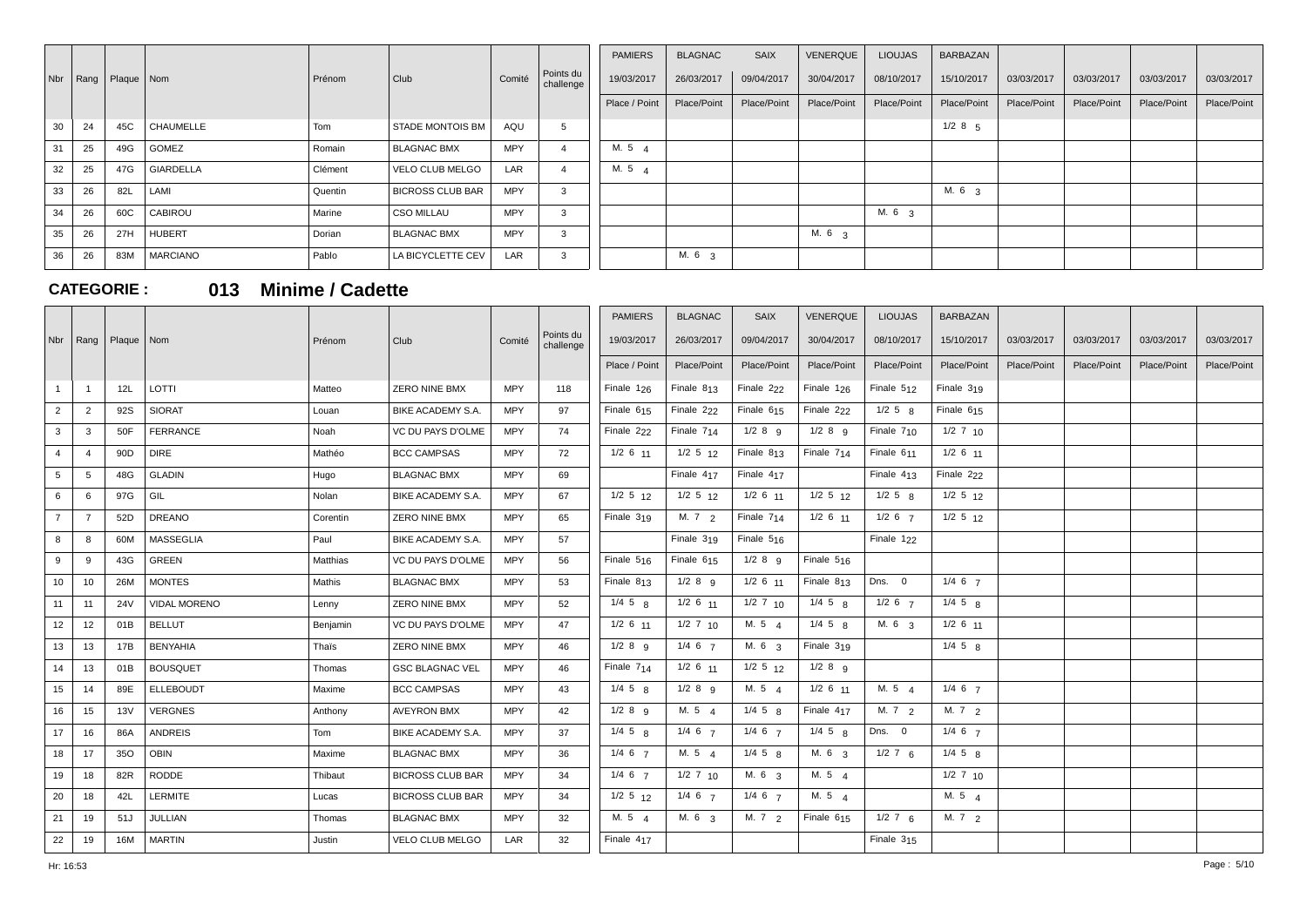|        |    |                           |                      |           |                         |            |                        | <b>PAMIERS</b>    | <b>BLAGNAC</b>         | <b>SAIX</b>            | <b>VENERQUE</b>   | <b>LIOUJAS</b>    | <b>BARBAZAN</b>        |             |             |             |             |
|--------|----|---------------------------|----------------------|-----------|-------------------------|------------|------------------------|-------------------|------------------------|------------------------|-------------------|-------------------|------------------------|-------------|-------------|-------------|-------------|
|        |    | Nbr   Rang   Plaque   Nom |                      | Prénom    | Club                    | Comité     | Points du<br>challenge | 19/03/2017        | 26/03/2017             | 09/04/2017             | 30/04/2017        | 08/10/2017        | 15/10/2017             | 03/03/2017  | 03/03/2017  | 03/03/2017  | 03/03/2017  |
|        |    |                           |                      |           |                         |            |                        | Place / Point     | Place/Point            | Place/Point            | Place/Point       | Place/Point       | Place/Point            | Place/Point | Place/Point | Place/Point | Place/Point |
| 23     | 20 | 920                       | OLIVA                | Nolan     | <b>BCC CAMPSAS</b>      | <b>MPY</b> | 29                     | M. $5\quad 4$     | M. 6 <sub>3</sub>      | $1/4$ 5 $8$            | $1/4 \t6 \t7$     | M. 63             | M. 5 $4$               |             |             |             |             |
| 24     | 20 | 88R                       | <b>ROBLES</b>        | Flavio    | <b>BCC CAMPSAS</b>      | <b>MPY</b> | 29                     |                   | Finale $5_{16}$        | M. 5 $\Delta$          |                   | Finale 8 9        | Dns. 0                 |             |             |             |             |
|        |    |                           |                      |           |                         | AQU        |                        |                   |                        | Finale $319$           |                   |                   | $1/2$ 8 $9$            |             |             |             |             |
| 25     | 21 | 51M                       | <b>MONTOT</b>        | Ugo       | <b>BICROSS CLUB DEN</b> |            | 28                     |                   |                        |                        |                   |                   |                        |             |             |             |             |
| 26     | 22 | 80F                       | <b>FOURCADE</b>      | Loïc      | SOUES OMNISPORT         | <b>MPY</b> | 26                     |                   |                        |                        |                   |                   | Finale 1 <sub>26</sub> |             |             |             |             |
| 27     | 22 | 21L                       | <b>LOCHON</b>        | Hugo      | ASM PAU BMX             | AQU        | 26                     |                   |                        | $1/2$ 5 $12$           |                   |                   | Finale $714$           |             |             |             |             |
| 28     | 22 | $\overline{2}$            | <b>MONTESINOS</b>    | Gabriel   | XL-BMX                  | <b>ESP</b> | 26                     |                   |                        | Finale 1 <sub>26</sub> |                   |                   |                        |             |             |             |             |
| 29     | 22 | 91D                       | <b>DELHOME</b>       | Quentin   | <b>LOURDES VTT</b>      | <b>MPY</b> | 26                     |                   | Finale 1 <sub>26</sub> |                        |                   |                   |                        |             |             |             |             |
| $30\,$ | 23 | 65M                       | <b>MARTIN</b>        | Florian   | BIKE ACADEMY S.A.       | <b>MPY</b> | 25                     | $1/2$ 7 10        | M. 5 4                 | M. 5 4                 | $1/4$ 6 $7$       |                   |                        |             |             |             |             |
| 31     | 23 | 02S                       | <b>SCHIAVON</b>      | Cilian    | <b>GSC BLAGNAC VEL</b>  | <b>MPY</b> | 25                     | $1/4$ 6 $7$       | M. 5 4                 | M. 5 4                 | $1/2$ 7 10        | Dns. 0            |                        |             |             |             |             |
| 32     | 24 | 20B                       | <b>BONTEMPS</b>      | Lou       | <b>BICROSS CLUB BAR</b> | <b>MPY</b> | 22                     |                   | M. 6 3                 | Finale 67              | M. 5 4            |                   | $1/4$ 5 $8$            |             |             |             |             |
| 33     | 24 | 40A                       | ARTHEIX ALTHABEGOITY | Lucile    | <b>BLAGNAC BMX</b>      | <b>MPY</b> | 22                     | $1/4$ 6 $7$       | M. 5 4                 | M. 5 4                 | M. 6 3            | M. 72             | M. 72                  |             |             |             |             |
| 34     | 24 | 17M                       | <b>MOTTE</b>         | Alexandre | LOURDES VTT             | <b>MPY</b> | 22                     | $1/2$ 7 $10$      | $1/4$ 5 $8$            | M. 5 $\Delta$          |                   |                   |                        |             |             |             |             |
| 35     | 25 | 04A                       | ANGELIQUE            | Thomas    | <b>BLAGNAC BMX</b>      | <b>MPY</b> | 20                     | $1/4$ 5 $8$       |                        |                        | $1/4$ 5 $8$       | Dns. 0            | M. 5 4                 |             |             |             |             |
| 36     | 26 | 78M                       | <b>MAYEN</b>         | Antonin   | VELO CLUB MELGO         | LAR        | 18                     |                   |                        |                        |                   | Finale $218$      |                        |             |             |             |             |
| 37     | 26 | 20R                       | REGONDEAU            | Caroline  | <b>CAVIGNAC BICROSS</b> | AQU        | 18                     |                   |                        | Finale 1 <sub>18</sub> |                   |                   |                        |             |             |             |             |
| 38     | 27 | 86G                       | GABET                | Valentin  | <b>BICROSS CLUB DEN</b> | AQU        | 17                     |                   |                        |                        |                   |                   | Finale $417$           |             |             |             |             |
| 39     | 27 | 27N                       | <b>NUNES</b>         | Axel      | VC DU PAYS D'OLME       | MPY        | 17                     | M. $7\frac{2}{2}$ | M. 6 <sub>3</sub>      | M. $7\frac{2}{2}$      | M. 54             | M. 6 <sub>3</sub> | M. 6 <sub>3</sub>      |             |             |             |             |
| 40     | 27 | 42C                       | CORBARIEU            | Yan       | <b>GSC BLAGNAC VEL</b>  | MPY        | 17                     |                   | M. 6 <sub>3</sub>      | M. $7\frac{2}{2}$      | $1/2$ 5 $12$      |                   |                        |             |             |             |             |
| 41     | 27 | 04C                       | CHAUCHARD            | Simon     | <b>AVEYRON BMX</b>      | <b>MPY</b> | 17                     | M. 5 4            | $1/4$ 6 $7$            | M. 6 3                 | M. 6 3            |                   |                        |             |             |             |             |
| 42     | 27 | 73C                       | <b>CHINCOLLA</b>     | Amandine  | VC DU PAYS D'OLME       | MPY        | 17                     |                   | $1/4$ 5 $8$            | Finale 4 9             |                   |                   |                        |             |             |             |             |
| 43     | 28 | 48R                       | ROUME                | Dimitri   | <b>BICROSS CLUB DEN</b> | AQU        | 16                     |                   |                        |                        |                   |                   | Finale $516$           |             |             |             |             |
| 44     | 29 | 05R                       | <b>ROLLIN</b>        | Julien    | <b>BLAGNAC BMX</b>      | <b>MPY</b> | 15                     |                   | $1/4$ 5 $8$            |                        | $1/4$ 6 $7$       |                   |                        |             |             |             |             |
| 45     | 29 | 01B                       | <b>BONNET</b>        | Mathéo    | BIKE ACADEMY S.A.       | <b>MPY</b> | 15                     | M. 5 4            | $1/4$ 5 $8$            | M. 6 3                 |                   |                   |                        |             |             |             |             |
| 46     | 30 | 87C                       | CAZANAVE             | Alexis    | <b>BICROSS CLUB BAR</b> | <b>MPY</b> | 14                     | M. 6 3            | M. 7 2                 | M. 6 3                 | M. 6 3            |                   | M. 6 3                 |             |             |             |             |
| 47     | 30 | 76A                       | ANDRE                | Edgar     | <b>BLAGNAC BMX</b>      | <b>MPY</b> | 14                     | M. $7\frac{2}{2}$ | M. 8 <sub>1</sub>      | M. $7\frac{2}{2}$      | M. 6 <sub>3</sub> | $1/2$ 8 $5$       | M. 8 1                 |             |             |             |             |
| 48     | 30 | 01G                       | <b>GUEGUEN</b>       | Yann      | <b>BMX COMPIEGNE C</b>  | IDF        | 14                     |                   |                        | $1/4$ 6 $7$            | $1/4$ 6 $7$       |                   |                        |             |             |             |             |
| 49     | 31 | 62D                       | DELHOMMAYE           | Cyprien   | PAU BMX CLUB AQU        | AQU        | 13                     |                   |                        |                        |                   |                   | Finale $813$           |             |             |             |             |
| 50     | 32 | 260                       | <b>OLIVA</b>         | Guillem   | <b>BCC CAMPSAS</b>      | <b>MPY</b> | 12                     | M. 6 <sub>3</sub> | M. 8 <sub>1</sub>      |                        | M. 8 <sub>1</sub> | M. $5\quad 4$     | M. 6 3                 |             |             |             |             |
| 51     | 33 | 96B                       | <b>BATAC</b>         | Robin     | <b>BICROSS CLUB BAR</b> | <b>MPY</b> | 11                     |                   |                        |                        |                   | M. $5\quad 4$     | $1/4 \t6 \t7$          |             |             |             |             |
| 52     | 33 | 14D                       | <b>DELMOULY</b>      | Pierre    | <b>BCC CAMPSAS</b>      | <b>MPY</b> | 11                     |                   | M. 5 $4$               | M. 6 3                 | M. 5 $4$          |                   |                        |             |             |             |             |
| 53     | 33 | 26R                       | <b>RAVON</b>         | Annelys   | <b>CAVIGNAC BICROSS</b> | AQU        | 11                     |                   |                        | Finale 311             |                   |                   |                        |             |             |             |             |
| 54     | 34 | 37S                       | SAGORIN              | Titouan   | ZERO NINE BMX           | <b>MPY</b> | 10                     |                   |                        |                        | $1/2$ 7 $10$      |                   |                        |             |             |             |             |
| 55     | 34 | 80C                       | CORBEL               | Charlie   | <b>ZERO NINE BMX</b>    | <b>MPY</b> | 10                     | M. 5 4            | M. 7 2                 | M. 7 2                 | M. 7 2            |                   |                        |             |             |             |             |
| 56     | 34 | 54G                       | <b>GABAS</b>         | Hugo      | <b>CANEJAN BICROSS</b>  | AQU        | 10                     |                   |                        | $1/2$ 7 $10$           |                   |                   |                        |             |             |             |             |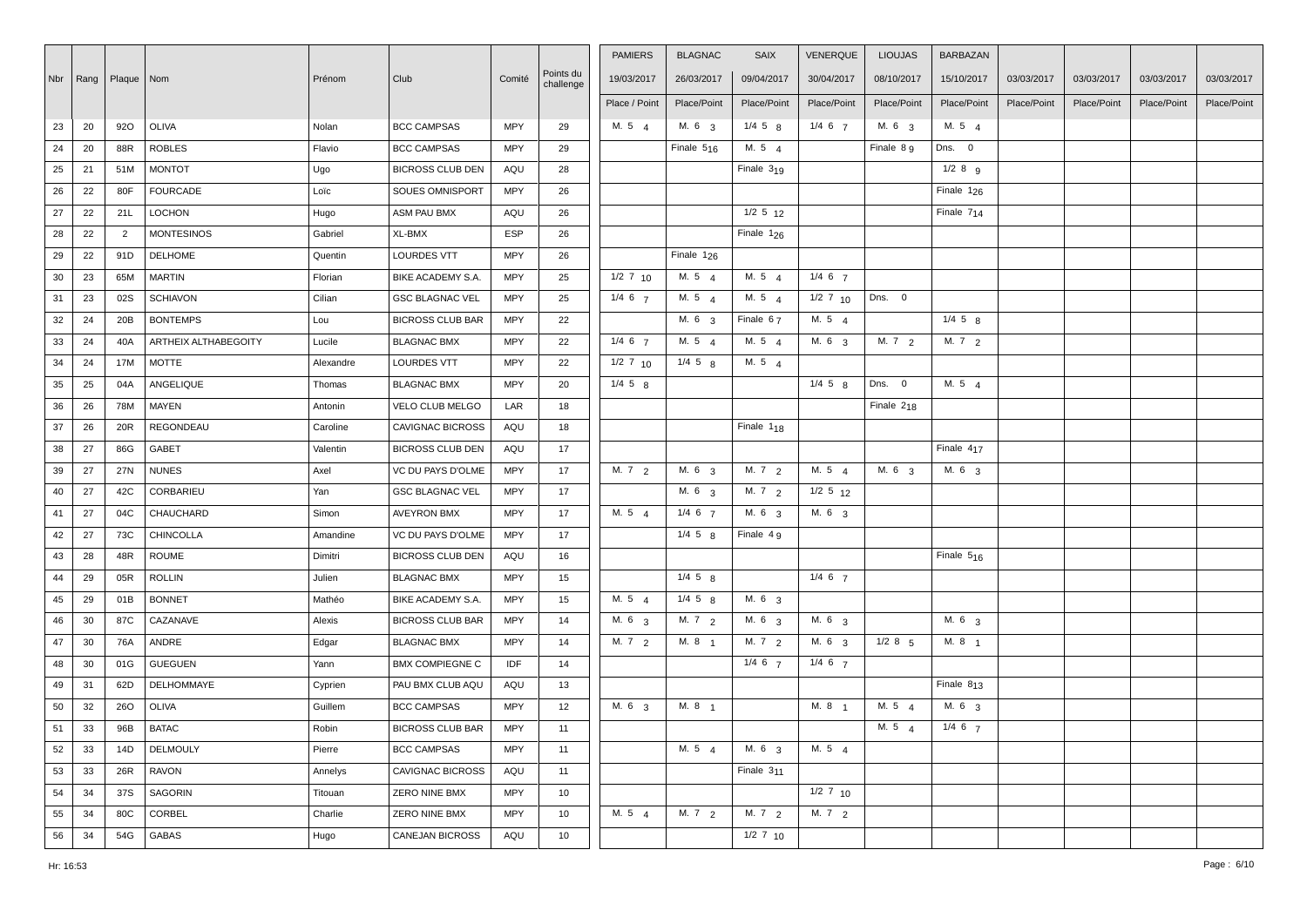|    |            |              |                      |          |                         |            |                        | <b>PAMIERS</b>    | <b>BLAGNAC</b>    | <b>SAIX</b>       | <b>VENERQUE</b>   | <b>LIOUJAS</b>    | <b>BARBAZAN</b>   |             |             |             |             |
|----|------------|--------------|----------------------|----------|-------------------------|------------|------------------------|-------------------|-------------------|-------------------|-------------------|-------------------|-------------------|-------------|-------------|-------------|-------------|
|    | Nbr   Rang | Plaque   Nom |                      | Prénom   | Club                    | Comité     | Points du<br>challenge | 19/03/2017        | 26/03/2017        | 09/04/2017        | 30/04/2017        | 08/10/2017        | 15/10/2017        | 03/03/2017  | 03/03/2017  | 03/03/2017  | 03/03/2017  |
|    |            |              |                      |          |                         |            |                        | Place / Point     | Place/Point       | Place/Point       | Place/Point       | Place/Point       | Place/Point       | Place/Point | Place/Point | Place/Point | Place/Point |
| 57 | 35         | 61S          | <b>SOLVES</b>        | Matis    | SOUES OMNISPORT         | <b>MPY</b> | 9                      |                   |                   |                   |                   |                   | $1/2$ 8 g         |             |             |             |             |
| 58 | 35         | 88J          | <b>JEAN BAPTISTE</b> | Cyprien  | ZERO NINE BMX           | <b>MPY</b> | 9                      | M. 6 <sub>3</sub> | M. $7\frac{2}{2}$ | M. 8 <sub>1</sub> | M. $6\frac{3}{3}$ |                   |                   |             |             |             |             |
| 59 | 35         | 27G          | <b>GEHAN</b>         | Xuan     | <b>GSC BLAGNAC VEL</b>  | <b>MPY</b> | 9                      | M. $7\frac{2}{2}$ | M. 8 <sub>1</sub> | Finale $76$       | Dns. 0            |                   |                   |             |             |             |             |
| 60 | 36         | 84O          | <b>OLIVIER</b>       | Quentin  | <b>GSC BLAGNAC VEL</b>  | MPY        | 8                      | M. 5 4            |                   | M. $7\frac{2}{2}$ | M. 7 2            |                   |                   |             |             |             |             |
|    |            |              |                      |          |                         |            |                        |                   |                   |                   |                   |                   |                   |             |             |             |             |
| 61 | 36         | 69E          | <b>EMBRY</b>         | Luca     | <b>BICROSS CLUB DEN</b> | AQU        | 8                      |                   |                   | $1/4$ 5 $8$       |                   |                   |                   |             |             |             |             |
| 62 | 37         | 14C          | CATELAIN             | Hugo     | VC DU PAYS D'OLME       | <b>MPY</b> | $\overline{7}$         |                   | M. 72             |                   | M. 72             |                   | M. 6 3            |             |             |             |             |
| 63 | 37         | 49R          | <b>ROUVEURE</b>      | Dylan    | <b>BLAGNAC BMX</b>      | MPY        | $7^{\circ}$            | M. 7 2            | M. 8 1            |                   | M. $5\quad 4$     |                   |                   |             |             |             |             |
| 64 | 37         | 111          | SILVA DONOSO         | Alvaro   | XL-BMX                  | <b>ESP</b> | $\overline{7}$         |                   |                   | $1/4$ 6 $7$       |                   |                   |                   |             |             |             |             |
| 65 | 38         | 21B          | <b>BOREL</b>         | Constant | VELO CLUB MELGO         | LAR        | $5^{\circ}$            |                   |                   |                   |                   | $1/2$ 8 5         |                   |             |             |             |             |
| 66 | 39         | 85R          | <b>ROFES</b>         | Enzo     | PAU BMX CLUB AQU        | AQU        | $\overline{4}$         |                   |                   |                   |                   |                   | M. 5 4            |             |             |             |             |
| 67 | 39         | 34A          | ALEXANDRE            | Antoine  | <b>BICROSS CLUB BAR</b> | MPY        | $\overline{4}$         |                   |                   |                   |                   |                   | M. 54             |             |             |             |             |
| 68 | 39         | 37B          | <b>BOIRON</b>        | Bryan    | SOUES OMNISPORT         | <b>MPY</b> | $\overline{4}$         |                   |                   |                   |                   |                   | M. 5 $4$          |             |             |             |             |
| 69 | 39         | 43G          | <b>GARCIA</b>        | Joris    | VELO CLUB MELGO         | LAR        | $\overline{4}$         |                   |                   |                   |                   | M. 54             |                   |             |             |             |             |
| 70 | 40         | 95C          | CABANNE              | Romain   | SOUES OMNISPORT         | <b>MPY</b> | $\mathbf{3}$           |                   |                   |                   |                   |                   | M. 6 <sub>3</sub> |             |             |             |             |
| 71 | 40         | 60M          | <b>MOUMIQUE</b>      | Bastien  | <b>UCS ANGLET</b>       | AQU        | $\mathbf{3}$           |                   |                   |                   |                   |                   | M. 6 <sub>3</sub> |             |             |             |             |
| 72 | 40         | 39G          | GANNAC               | Lucas    | <b>AVEYRON BMX</b>      | <b>MPY</b> | 3                      |                   |                   |                   |                   | M. 6 <sub>3</sub> |                   |             |             |             |             |
| 73 | 40         | 48J          | <b>JEUNOT</b>        | Kévin    | <b>BICROSS CLUB BAR</b> | <b>MPY</b> | $\mathbf{3}$           |                   |                   | M. 8 <sub>1</sub> | M. $7\frac{2}{2}$ |                   |                   |             |             |             |             |
| 74 | 40         | 96T          | <b>TABOURY</b>       | Kilian   | BIKE ACADEMY S.A.       | <b>MPY</b> | $\mathbf{3}$           |                   | M. $7\frac{2}{2}$ | M. $8 \t1$        |                   |                   |                   |             |             |             |             |
| 75 | 40         | 81D          | <b>DEROUX</b>        | Raphaël  | <b>BLAGNAC BMX</b>      | <b>MPY</b> | 3                      |                   | M. 6 3            |                   |                   |                   |                   |             |             |             |             |
| 76 | 40         | 41P          | <b>PUJOL</b>         | Jordan   | ZERO NINE BMX           | <b>MPY</b> | $\mathbf{3}$           | M. 6 3            |                   |                   |                   |                   |                   |             |             |             |             |
| 77 | 40         | 85C          | <b>CHASTEL</b>       | Aldo     | SOUES OMNISPORT         | <b>MPY</b> | $\mathbf{3}$           | M. 6 3            |                   |                   |                   |                   |                   |             |             |             |             |
| 78 | 41         | 45M          | <b>MIRTI</b>         | Romain   | SOUES OMNISPORT         | MPY        | $\overline{2}$         | Dns. 0            |                   |                   |                   |                   | M. 7 2            |             |             |             |             |
| 79 | 41         | 89M          | <b>MATHIEU</b>       | Louis    | SOUES OMNISPORT         | MPY        | 2                      |                   |                   |                   |                   |                   | M. 7 2            |             |             |             |             |
| 80 | 41         | 35B          | <b>BISSON</b>        | Jordan   | <b>ZERO NINE BMX</b>    | <b>MPY</b> | 2                      | Dns. 0            |                   |                   | M. 7 2            |                   |                   |             |             |             |             |
| 81 | 41         | 30T          | <b>TWITCHETT</b>     | Liam     | <b>BLAGNAC BMX</b>      | <b>MPY</b> | 2                      | M. 8 <sub>1</sub> | M. 8 <sub>1</sub> |                   |                   |                   |                   |             |             |             |             |
| 82 | 41         | 30G          | <b>GERLACH</b>       | Yonas    | <b>ZERO NINE BMX</b>    | <b>MPY</b> | 2                      | M. $7\frac{2}{2}$ |                   |                   |                   |                   |                   |             |             |             |             |
| 83 | 42         | 14H          | <b>HERVAULT</b>      | Youenn   | ASM PAU BMX             | AQU        | $\overline{1}$         |                   |                   |                   |                   |                   | M. 8 <sub>1</sub> |             |             |             |             |
| 84 | 42         | 63G          | GAME                 | Melvyn   | BIKE ACADEMY S.A.       | <b>MPY</b> | $\overline{1}$         |                   |                   | M. 8 <sub>1</sub> |                   |                   |                   |             |             |             |             |

**CATEGORIE : 012 Benjamin Fille**

|  |                           |                      |        |             |            |                        | <b>PAMIERS</b>                    | <b>BLAGNAC</b> | <b>SAIX</b>            | VENERQUE               | <b>LIOUJAS</b>        | BARBAZAN              |             |             |                           |            |
|--|---------------------------|----------------------|--------|-------------|------------|------------------------|-----------------------------------|----------------|------------------------|------------------------|-----------------------|-----------------------|-------------|-------------|---------------------------|------------|
|  | Nbr   Rang   Plaque   Nom |                      | Prénom | Club        | Comité     | Points du<br>challenge | 19/03/2017                        | 26/03/2017     | 09/04/2017             | 30/04/2017             | 08/10/2017            | 15/10/2017            | 03/03/2017  | 03/03/2017  | 03/03/2017                | 03/03/2017 |
|  |                           |                      |        |             |            |                        | Place / Point                     | Place/Point    | Place/Point            | Place/Point            | Place/Point           | Place/Point           | Place/Point | Place/Point | Place/Point   Place/Point |            |
|  | 39A                       | ARTHEIX ALTHABEGOITY | Margot | BLAGNAC BMX | <b>MPY</b> | 97                     | Finale $1_{18}$   Finale $1_{18}$ |                | Finale 1 <sub>18</sub> | Finale 1 <sub>18</sub> | Manches <sub>13</sub> | Manches <sub>12</sub> |             |             |                           |            |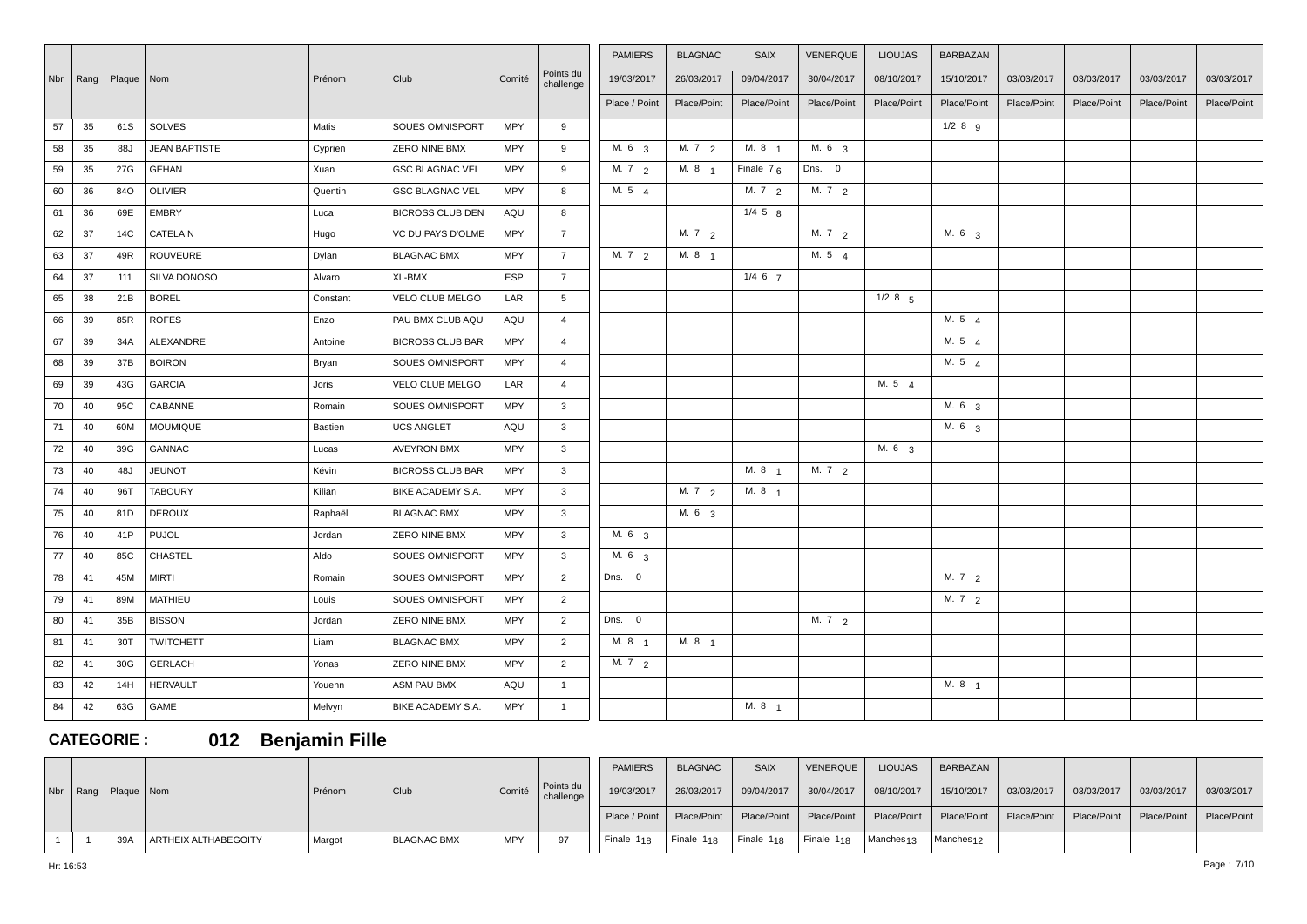|     |                      |                 |                   |               |                         |            |                        | <b>PAMIERS</b>         | <b>BLAGNAC</b>         | SAIX            | <b>VENERQUE</b> | <b>LIOUJAS</b>       | BARBAZAN             |             |             |             |             |
|-----|----------------------|-----------------|-------------------|---------------|-------------------------|------------|------------------------|------------------------|------------------------|-----------------|-----------------|----------------------|----------------------|-------------|-------------|-------------|-------------|
| Nbr | $\vert$ Rang $\vert$ | Plaque   Nom    |                   | Prénom        | Club                    | Comité     | Points du<br>challenge | 19/03/2017             | 26/03/2017             | 09/04/2017      | 30/04/2017      | 08/10/2017           | 15/10/2017           | 03/03/2017  | 03/03/2017  | 03/03/2017  | 03/03/2017  |
|     |                      |                 |                   |               |                         |            |                        | Place / Point          | Place/Point            | Place/Point     | Place/Point     | Place/Point          | Place/Point          | Place/Point | Place/Point | Place/Point | Place/Point |
|     |                      | 47 <sub>V</sub> | <b>VIARGUES</b>   | Eléna         | <b>AVEYRON BMX</b>      | <b>MPY</b> | 61                     | Finale 2 <sub>14</sub> | Finale 2 <sub>14</sub> | Finale $2_{14}$ | Finale $85$     | Manches 9            | Manches <sub>5</sub> |             |             |             |             |
| 3   |                      | 40M             | MACHADO           | Cécilia       | <b>SOUES OMNISPORT</b>  | <b>MPY</b> | 44                     | Finale $58$            | Finale $58$            | Finale $67$     | Finale $67$     | Manches 6            | Manches <sub>8</sub> |             |             |             |             |
|     |                      | 98L             | LAMI              | Olivia        | <b>BICROSS CLUB BAR</b> | <b>MPY</b> | 43                     | Finale $311$           |                        | Finale $311$    | Finale $2_{14}$ | Manches 4            | Manches 3            |             |             |             |             |
| 5   |                      | 87E             | <b>ELLEBOUDT</b>  | Emma          | <b>BCC CAMPSAS</b>      | <b>MPY</b> | 43                     | Finale $49$            | Finale $311$           | Finale 4 q      | Finale $4g$     | Manches 3            | Manches <sub>2</sub> |             |             |             |             |
| 6   |                      | 39C             | CAVAILLE          | Lounie maëlle | <b>GSC BLAGNAC VEL</b>  | <b>MPY</b> | 35                     | Finale $67$            | Finale 4 q             | Finale $58$     | Finale $311$    |                      |                      |             |             |             |             |
|     |                      | 89P             | <b>PRUNY</b>      | Léna          | <b>CAHORS CYCLISME</b>  | <b>MPY</b> | 20                     | M. 5 4                 | M.54                   | M. $4\quad 5$   | M. 54           | Manches <sub>2</sub> | Manches <sub>1</sub> |             |             |             |             |
| 8   | $\overline{ }$       | 69G             | GIMENEZ           | Inès          | <b>GSC BLAGNAC VEL</b>  | <b>MPY</b> | 16                     | Finale 85              | Finale $76$            |                 | M. 5 4          | Manches <sub>1</sub> |                      |             |             |             |             |
| 9   |                      | 35N             | <b>NOAT</b>       | Zoé           | <b>BCC CAMPSAS</b>      | <b>MPY</b> | 16                     | M. 5 4                 |                        | Finale $76$     | Finale $76$     |                      |                      |             |             |             |             |
| 10  |                      | 57C             | CASTANY           | Lilou         | <b>GSC BLAGNAC VEL</b>  | <b>MPY</b> | 14                     | Finale $76$            | Dns. 0                 |                 | Finale $58$     |                      |                      |             |             |             |             |
| 11  |                      | 46H             | HILLERE FERNANDEZ | Louise        | <b>BLAGNAC BMX</b>      | <b>MPY</b> | 11                     |                        | Finale 67              | M.54            |                 |                      |                      |             |             |             |             |

# **CATEGORIE : 011 Benjamin / Minime Fille**

| Nbr             |                | Rang   Plaque   Nom |                            | Prénom  | Club                    | Comité     | Points du<br>challenge | <b>PAMIERS</b><br>19/03/2017 | <b>BLAGNAC</b><br>26/03/2017 | <b>SAIX</b><br>09/04/2017 | <b>VENERQUE</b><br>30/04/2017 | <b>LIOUJAS</b><br>08/10/2017 | <b>BARBAZAN</b><br>15/10/2017 | 03/03/2017  | 03/03/2017  | 03/03/2017  | 03/03/2017  |
|-----------------|----------------|---------------------|----------------------------|---------|-------------------------|------------|------------------------|------------------------------|------------------------------|---------------------------|-------------------------------|------------------------------|-------------------------------|-------------|-------------|-------------|-------------|
|                 |                |                     |                            |         |                         |            |                        | Place / Point                | Place/Point                  | Place/Point               | Place/Point                   | Place/Point                  | Place/Point                   | Place/Point | Place/Point | Place/Point | Place/Point |
|                 | $\overline{1}$ | 84P                 | PONS                       | Romain  | <b>ZERO NINE BMX</b>    | <b>MPY</b> | 140                    | Finale $1_{26}$              | Finale $1_{26}$              | Finale 2 <sub>22</sub>    | Finale 2 <sub>22</sub>        | Finale $122$                 | Finale 2 <sub>22</sub>        |             |             |             |             |
| $\overline{2}$  | $\overline{2}$ | 90B                 | <b>BIGOT</b>               | Morgan  | <b>BCC CAMPSAS</b>      | <b>MPY</b> | 103                    | Finale 417                   | Finale 222                   | Finale 417                | Finale 714                    | Finale 218                   | Finale 615                    |             |             |             |             |
| $\mathbf{3}$    | 3              | 78P                 | POREE                      | Axel    | <b>ZERO NINE BMX</b>    | <b>MPY</b> | 99                     | Finale $319$                 | Finale $5_{16}$              | Finale $714$              | Finale $5_{16}$               | Finale $315$                 | Finale $319$                  |             |             |             |             |
| $\overline{4}$  | $\overline{4}$ | 85S                 | <b>SCHIAVO</b>             | Laurine | <b>GSC BLAGNAC VEL</b>  | <b>MPY</b> | 83                     | Finale 2 <sub>22</sub>       | Finale $319$                 | Manches 6                 | Finale $126$                  |                              | $1/2$ 7 $10$                  |             |             |             |             |
| $5^{\circ}$     | -5             | 25A                 | ANISSET                    | Félix   | <b>AVEYRON BMX</b>      | <b>MPY</b> | 76                     | $1/2$ 6 $11$                 | $1/2$ 5 $12$                 | $1/2$ 5 $12$              | Finale $417$                  | Finale $512$                 | $1/2$ 5 $12$                  |             |             |             |             |
| 6               | 6              | 99A                 | <b>ALBOUY</b>              | Nathan  | <b>BCC CAMPSAS</b>      | <b>MPY</b> | 69                     | $1/2$ 5 $12$                 | Finale $813$                 | Finale $813$              | $1/2$ 6 $11$                  | Finale 6 <sub>11</sub>       | $1/2$ 8 $9$                   |             |             |             |             |
| $7^{\circ}$     | $\overline{7}$ | 59A                 | <b>ALBUCHER</b>            | Luka    | BIKE ACADEMY S.A.       | <b>MPY</b> | 68                     | $1/2$ 8 $9$                  | $1/2$ 6 $11$                 | $1/2$ 7 10                | Finale 319                    | $1/2$ 5 $8$                  | $1/2$ 6 $11$                  |             |             |             |             |
| 8               | 8              | 05F                 | <b>FLAUS</b>               | Killian | <b>ZERO NINE BMX</b>    | <b>MPY</b> | 67                     | Finale $5_{16}$              | $1/2$ 6 $11$                 | $1/2$ 5 $12$              | $1/2$ 7 $10$                  | $1/2$ 7 6                    | $1/2$ 5 $12$                  |             |             |             |             |
| 9               | 9              | 24S                 | SARREBRESSOLLES            | Maël    | <b>ZERO NINE BMX</b>    | <b>MPY</b> | 66                     | Finale 6 <sub>15</sub>       | Finale 714                   | $1/2$ 6 11                | $1/2$ 5 $12$                  | $1/2$ 7 6                    | $1/4$ 5 $8$                   |             |             |             |             |
| 10              | 10             | 77R                 | <b>RESSIGUIE SABATHIER</b> | Nathan  | <b>BLAGNAC BMX</b>      | <b>MPY</b> | 56                     | $1/2$ 5 $12$                 | $1/2$ 5 $12$                 | $1/2$ 8 $9$               | Finale $813$                  | Finale $710$                 |                               |             |             |             |             |
| 11              | 11             | 91B                 | <b>BELLIOT</b>             | Lucas   | BIKE ACADEMY S.A.       | <b>MPY</b> | 53                     | $1/2$ 7 10                   | $1/4$ 6 $7$                  | $1/2$ 6 11                | $1/2$ 5 12                    | Finale $413$                 |                               |             |             |             |             |
| 12 <sup>2</sup> | 11             | 36H                 | <b>HEARD</b>               | Tom     | BIKE ACADEMY S.A.       | <b>MPY</b> | 53                     | Finale $813$                 | $1/2$ 7 10                   | Finale 615                | Finale 615                    |                              |                               |             |             |             |             |
| 13              | 12             | 18L                 | LEMAIRE                    | Mathis  | SOUES OMNISPORT         | <b>MPY</b> | 43                     | $1/4$ 5 $R$                  | $1/2$ 7 $10$                 | M. 6 <sub>3</sub>         | $1/2$ 6 $11$                  |                              | $1/2$ 6 $11$                  |             |             |             |             |
| 14              | 13             | 65V                 | <b>VIDAL MORENO</b>        | Noha    | <b>ZERO NINE BMX</b>    | <b>MPY</b> | 39                     | $1/4$ 6 $7$                  | M. 6.3                       | $1/4$ 5 $8$               | $1/2$ 8 $9$                   | Finale 8 9                   | M. 6 3                        |             |             |             |             |
| 15              | 14             | 71F                 | <b>FORTRIE</b>             | Matéo   | <b>SOUES OMNISPORT</b>  | <b>MPY</b> | 33                     | $1/4$ 5 $8$                  | $1/4$ 6 $7$                  | $1/4$ 5 $8$               | M. 6 <sub>3</sub>             | $1/2$ 8 $5$                  | M. $7\frac{2}{2}$             |             |             |             |             |
| 16              | 15             | 08L                 | <b>LLAMAS</b>              | Enzo    | BIKE ACADEMY S.A.       | <b>MPY</b> | 32                     | Finale $714$                 | $1/4$ 5 $R$                  | $1/2$ 7 $10$              | Dns. 0                        |                              |                               |             |             |             |             |
| 17              | 16             | 86P                 | PARIS                      | Thomas  | <b>BCC CAMPSAS</b>      | <b>MPY</b> | 30                     | M. $5\quad 4$                | M.5A                         | M. 5 $\,4$                | M. 6 <sub>3</sub>             | $1/2$ 6 $7$                  | $1/4$ 5 $8$                   |             |             |             |             |
| 18              | 17             | 01L                 | LEPAUL                     | Théo    | <b>BICROSS CLUB BAR</b> | <b>MPY</b> | 28                     |                              | M. 5 $4$                     |                           | $1/4$ 5 $8$                   |                              | Finale $5_{16}$               |             |             |             |             |
| 19              | 18             | 41M                 | <b>MONGRAND</b>            | Elyan   | BIKE ACADEMY S.A.       | <b>MPY</b> | 27                     | $1/2$ 8 9                    | $1/4$ 6 $7$                  | M. 6 <sub>3</sub>         | $1/4$ 5 $8$                   |                              |                               |             |             |             |             |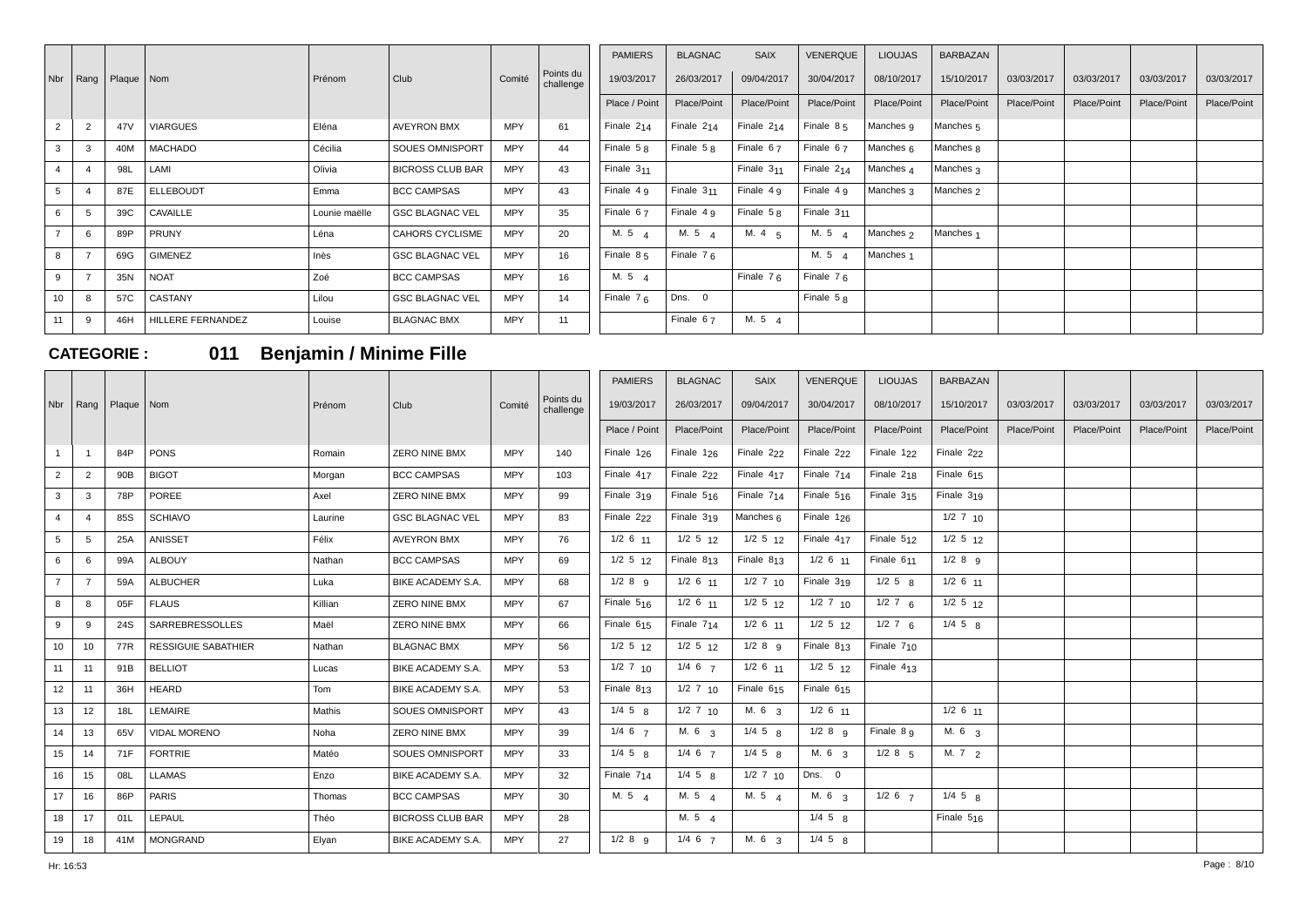|    |    |                           |                      |          |                         |            |                        | <b>PAMIERS</b>    | <b>BLAGNAC</b>         | <b>SAIX</b>           | VENERQUE     | <b>LIOUJAS</b> | <b>BARBAZAN</b>   |             |             |             |             |
|----|----|---------------------------|----------------------|----------|-------------------------|------------|------------------------|-------------------|------------------------|-----------------------|--------------|----------------|-------------------|-------------|-------------|-------------|-------------|
|    |    | Nbr   Rang   Plaque   Nom |                      | Prénom   | Club                    | Comité     | Points du<br>challenge | 19/03/2017        | 26/03/2017             | 09/04/2017            | 30/04/2017   | 08/10/2017     | 15/10/2017        | 03/03/2017  | 03/03/2017  | 03/03/2017  | 03/03/2017  |
|    |    |                           |                      |          |                         |            |                        | Place / Point     | Place/Point            | Place/Point           | Place/Point  | Place/Point    | Place/Point       | Place/Point | Place/Point | Place/Point | Place/Point |
| 20 | 19 | 59N                       | <b>NAVARRO</b>       | Théo     | PAU BMX CLUB AQU        | AQU        | 26                     |                   |                        |                       |              |                | Finale $1_{26}$   |             |             |             |             |
| 21 | 19 | 95H                       | <b>HENRY</b>         | Lubin    | <b>CANEJAN BICROSS</b>  | AQU        | 26                     |                   |                        | Finale $1_{26}$       |              |                |                   |             |             |             |             |
| 22 | 20 | 58C                       | <b>CARLESSI</b>      | Joris    | BIKE ACADEMY S.A.       | <b>MPY</b> | 23                     | M. 54             | M. 6 <sub>3</sub>      |                       | $1/2$ 8 $9$  | M. 54          | M. 6 <sub>3</sub> |             |             |             |             |
| 23 | 21 | 96L                       | LEGER                | Thomas   | BIKE ACADEMY S.A.       | <b>MPY</b> | 21                     | $1/2$ 7 $10$      | M. 8 <sub>1</sub>      |                       | $1/2$ 7 $10$ |                |                   |             |             |             |             |
| 24 | 22 | 41A                       | <b>AURIGNAC</b>      | Mathieu  | <b>SOUES OMNISPORT</b>  | <b>MPY</b> | 19                     |                   | M. 54                  | M. 6 <sub>3</sub>     | $1/4$ 5 $R$  |                | M. 54             |             |             |             |             |
| 25 | 22 | 601                       | <b>IZAC</b>          | Marion   | <b>LOURDES VTT</b>      | <b>MPY</b> | 19                     |                   | $1/4$ 5 $8$            | Manches 2             |              | $1/2$ 8 $5$    | M. 5 4            |             |             |             |             |
| 26 | 22 | 59P                       | PEREA                | Telo     | <b>GSC BLAGNAC VEL</b>  | <b>MPY</b> | 19                     | M. 5 4            |                        |                       | $1/4$ 5 $8$  | M. 5 4         | M. 6 3            |             |             |             |             |
| 27 | 22 | 29B                       | <b>BOUDEY</b>        | Enzo     | <b>CAVIGNAC BICROSS</b> | AQU        | 19                     |                   |                        | Finale 319            |              |                |                   |             |             |             |             |
| 28 | 22 | 78C                       | <b>CANTARUTTI</b>    | Tristan  | <b>BLAGNAC BMX</b>      | <b>MPY</b> | 19                     | M. 6 3            | $1/4$ 5 $8$            | $1/4$ 5 $8$           |              |                |                   |             |             |             |             |
| 29 | 23 | 11S                       | <b>SALESSES</b>      | Anais    | <b>BICROSS CLUB DEN</b> | AQU        | 18                     |                   |                        | Manches 4             |              |                | Finale 714        |             |             |             |             |
| 30 | 23 | 43D                       | <b>DURAND</b>        | Maxime   | BIKE ACADEMY S.A.       | <b>MPY</b> | 18                     | M. 72             | M. 5 4                 | M. 8 1                | Dns. 0       | $1/2$ 5 $8$    | M. 63             |             |             |             |             |
| 31 | 24 | 24                        | <b>ESCAYOLA</b>      | Queralt  | XL-BMX                  | ESP        | 17                     |                   |                        |                       |              |                | Finale 417        |             |             |             |             |
| 32 | 24 | <b>72V</b>                | VIGNAU LAULHERE      | Alhan    | <b>LOURDES VTT</b>      | <b>MPY</b> | 17                     |                   | $1/2$ 8 $9$            | M. 5 4                |              |                | M. 5 4            |             |             |             |             |
| 33 | 24 | 48G                       | <b>GUIBAL</b>        | Loan     | LA BICYCLETTE CEV       | LAR        | 17                     |                   | Finale 4 <sub>17</sub> |                       |              |                |                   |             |             |             |             |
| 34 | 25 | 93                        | <b>MUNOZ</b>         | Ruben    | XL-BMX                  | ESP        | 16                     |                   |                        | Finale $5_{16}$       |              |                |                   |             |             |             |             |
| 35 | 25 | 62M                       | MUNIER GENIE         | Valentin | <b>GSC BLAGNAC VEL</b>  | <b>MPY</b> | 16                     | $1/4$ 5 $8$       | $1/4$ 5 $8$            |                       | Dns. 0       |                |                   |             |             |             |             |
| 36 | 26 | 76A                       | AMIEL                | Tanguy   | <b>GSC BLAGNAC VEL</b>  | MPY        | 15                     |                   | Finale $615$           |                       |              |                |                   |             |             |             |             |
| 37 | 27 | 08A                       | ARBOUCALOT           | Gaspard  | <b>BCC CAMPSAS</b>      | <b>MPY</b> | 14                     | M. $7\frac{2}{2}$ | M. $7\frac{2}{2}$      |                       | M. 54        | M. 54          | M. $7\frac{2}{2}$ |             |             |             |             |
| 38 | 28 | 86N                       | NAVERO-SALABERT      | Alexis   | BICROSS CLUB DEN        | AQU        | 13                     |                   |                        |                       |              |                | Finale 813        |             |             |             |             |
| 39 | 28 | 14                        | <b>CALVIS GARCIA</b> | Mariona  | XL-BMX                  | ESP        | 13                     |                   |                        | Manches <sub>13</sub> |              |                |                   |             |             |             |             |
| 40 | 29 | 89D                       | DEJEAN               | Maël     | ZERO NINE BMX           | <b>MPY</b> | 11                     | M. 6 3            |                        |                       | M. 5 4       |                | M. 5 4            |             |             |             |             |
| 41 | 29 | 53G                       | GUEGAND              | Valentin | ZERO NINE BMX           | <b>MPY</b> | 11                     | M. 5 4            |                        |                       | M. 5 4       |                | M. 6 3            |             |             |             |             |
| 42 | 29 | 80K                       | KIEFFER              | Mathis   | <b>BCC CAMPSAS</b>      | <b>MPY</b> | 11                     | $1/4$ 5 $8$       | M. 6 3                 |                       |              |                |                   |             |             |             |             |
| 43 | 29 | 43M                       | MALZIEU UGINET       | Oscar    | ZERO NINE BMX           | <b>MPY</b> | 11                     | $1/2$ 6 $11$      |                        |                       |              |                |                   |             |             |             |             |
| 44 | 30 | 97D                       | DARRAS               | Maxence  | SOUES OMNISPORT         | <b>MPY</b> | 10                     |                   |                        |                       |              |                | $1/2$ 7 $10$      |             |             |             |             |
| 45 | 30 | 01G                       | GABACH               | lan      | <b>GSC BLAGNAC VEL</b>  | <b>MPY</b> | 10                     | M. 6 <sub>3</sub> | M. 6 <sub>3</sub>      |                       | M. 5 4       |                |                   |             |             |             |             |
| 46 | 31 | 06R                       | <b>ROFES</b>         | Tristan  | PAU BMX CLUB AQU        | AQU        | 9                      |                   |                        |                       |              |                | 1/289             |             |             |             |             |
| 47 | 31 | 95                        | <b>VERDESIO</b>      | Juanjo   | XL-BMX                  | ESP        | 9                      |                   |                        | $1/2$ 8 $9$           |              |                |                   |             |             |             |             |
| 48 | 31 | 43L                       | LESTERLOU            | Emma     | <b>BMXL ACADEMY</b>     | AQU        | 9                      |                   |                        | Manches 9             |              |                |                   |             |             |             |             |
| 49 | 31 | 28C                       | COLERA               | Alexi    | VC DU PAYS D'OLME       | <b>MPY</b> | 9                      | M. $7\frac{2}{2}$ | M. 5 $4$               | M. 6 3                |              |                |                   |             |             |             |             |
| 50 | 31 | 76P                       | PAILLOT              | Leny     | <b>BLAGNAC BMX</b>      | <b>MPY</b> | 9                      |                   | $1/2$ 8 $9$            |                       |              |                |                   |             |             |             |             |
| 51 | 32 | 61D                       | <b>DOUCET</b>        | Kylian   | <b>LOURDES VTT</b>      | <b>MPY</b> | 8                      |                   |                        |                       |              |                | $1/4$ 5 $8$       |             |             |             |             |
| 52 | 32 | 01L                       | LABBE                | Sasha    | <b>LOURDES VTT</b>      | <b>MPY</b> | 8                      |                   |                        |                       |              |                | $1/4$ 5 $8$       |             |             |             |             |
| 53 | 32 | 02M                       | <b>MASSIA</b>        | Louis    | <b>BLAGNAC BMX</b>      | <b>MPY</b> | 8                      | M. 6 3            | M. $7\frac{2}{2}$      | M. 8 1                | M. 72        |                |                   |             |             |             |             |